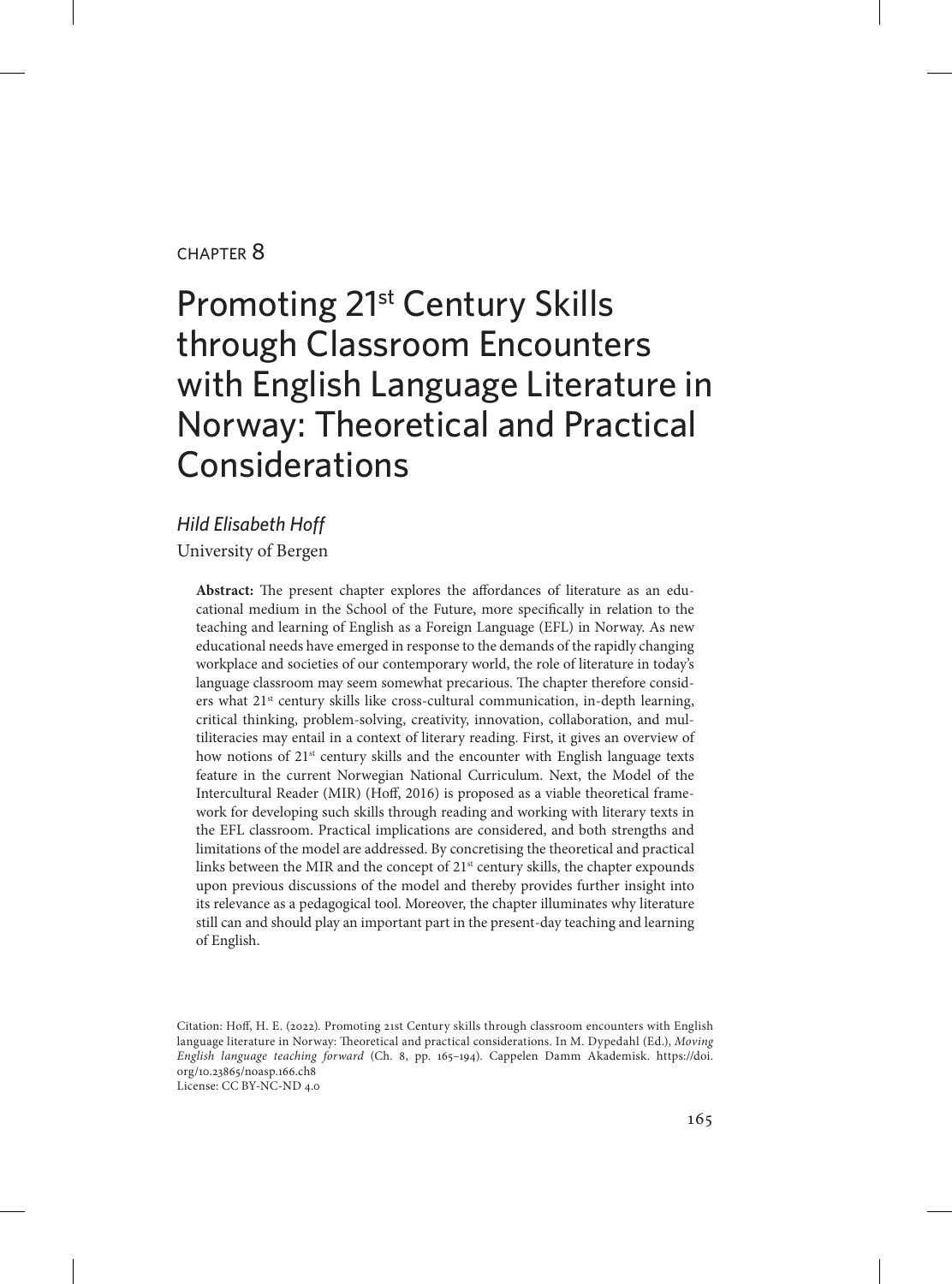## **Introduction1**

A question which has been sought answered by scholars from diverse areas of educational research in the post-modern era, is how the aims and methods of education can be redefined in order to foster pupils' ability to handle the challenges and opportunities of our contemporary world (Hoff, 2019). The societies we live in today are very different from what they were no more than two decades ago, in large part due to fastpaced technological developments as well as processes of globalisation and mobility. These changes have affected our daily lives both at home and at work, perhaps most acutely in terms of how we interact with other people. For example, as an ever-expanding array of digital platforms have facilitated connections which were previously unaccessible (Thorne, 2010), meaning is increasingly communicated through the combination of different semiotic modes (Kress, 2010). Furthermore, intercultural encounters have become a ubiquitous part of our everyday reality, yet such encounters are frequently fraught with tension due to the unpredictable nature of 21<sup>st</sup> century communication as well as increased levels of racism and extremism in society (Council of Europe, 2010, 2016; Stadler, 2020). In other words, today's interconnected, pluralistic world prompts us to deal with conflict and ambiguity, challenging our ability to handle complex predicaments in an informed as well as ingenious manner. From an educational perspective, these developments make it pertinent to reconsider the types of teaching materials that are brought into the classroom, the topics that are addressed, and the ways in which pupils are encouraged to learn (Burbules, 2009; Eisner, 2004; Ludvigsen et al., 2015).

Against this background, the present chapter discusses the role of literary texts in today's language classroom, specifically in the context of teaching and learning English in Norway. Whilst reading fiction has traditionally been a central activity in the English as a Foreign Language (EFL) classroom (Fenner, 2020a), the academic relevance of this type of text has also been questioned in light of current and future educational needs (Habegger-Conti, 2015). In consideration of such matters,

<sup>1</sup> The introduction builds on ideas first expressed in the opening segment of Part I of my PhD thesis (Hoff, 2019).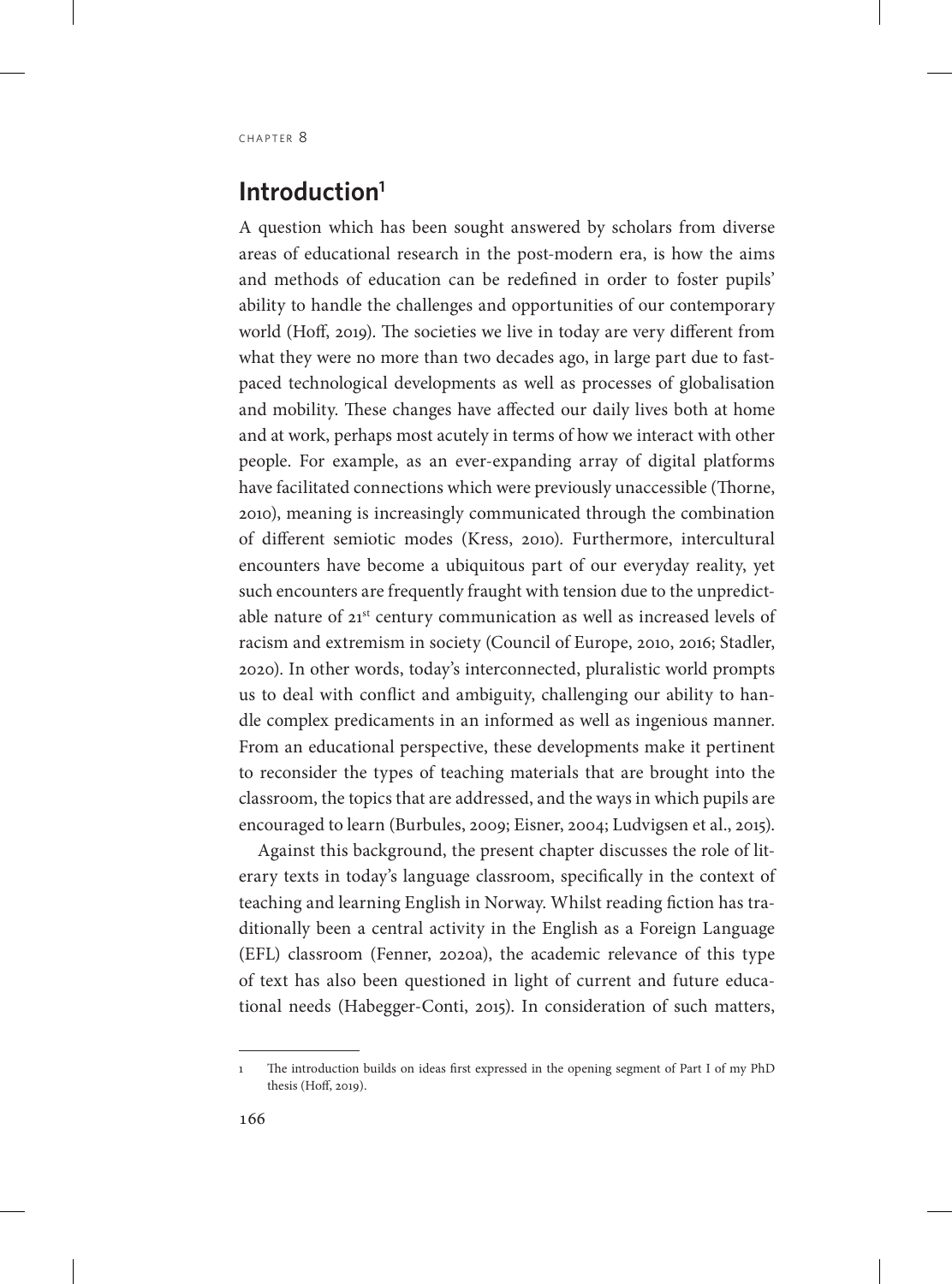the present chapter posits that pedagogical approaches to literature can contribute to promoting so-called "21<sup>st</sup> century skills" (e.g., Ananiadou & Claro, 2009; Chu et al., 2017; Pellegrino, 2017). First, the chapter gives an overview of how notions of 21<sup>st</sup> century skills and literary reading feature in curricular guidelines. Next, the Model of the Intercultural Reader (MIR) (Hoff, 2016) is proposed as a viable pedagogical tool for developing these skills through reading and working with English language literature in an educational context. Whereas links between the MIR and the concept of 21<sup>st</sup> century skills have previously been alluded to (Hoff, 2019), what this kind of interconnection entails at a theoretical and practical level remains to be concretised and spelled out in more detail. By elaborating on such aspects, the aims of the chapter are to provide new insight into the affordances of the MIR as a pedagogical tool and, more importantly, to illuminate why literature still can and should play an important part in the teaching and learning of English within the School of the Future. The central questions which will be explored are: What do 21<sup>st</sup> century skills entail in a context of literary reading, and how may MIRbased approaches to literature in Norwegian EFL classrooms potentially contribute to the development of such skills?

### **Background**

# 21<sup>st</sup> century skills and English literature in the Norwegian National Curriculum

The term *21st century skills*, which emerged as a popular phrase in media, politics and academia worldwide around the turn of the millennium, refers to a set of skills which have been deemed critically important in order to prepare young individuals for the demands of the rapidly changing workplace and society of the 21st century (Ananiadou & Claro, 2009; Pellegrino, 2017). Accordingly, the theoretical and practical implications of the term have, unsurprisingly, become a key concern for educators. A number of global organisations and networks have set out to specify what these skills are and develop frameworks for their implementation in educational settings. While these frameworks differ across international contexts, they all stress the need for pedagogical approaches which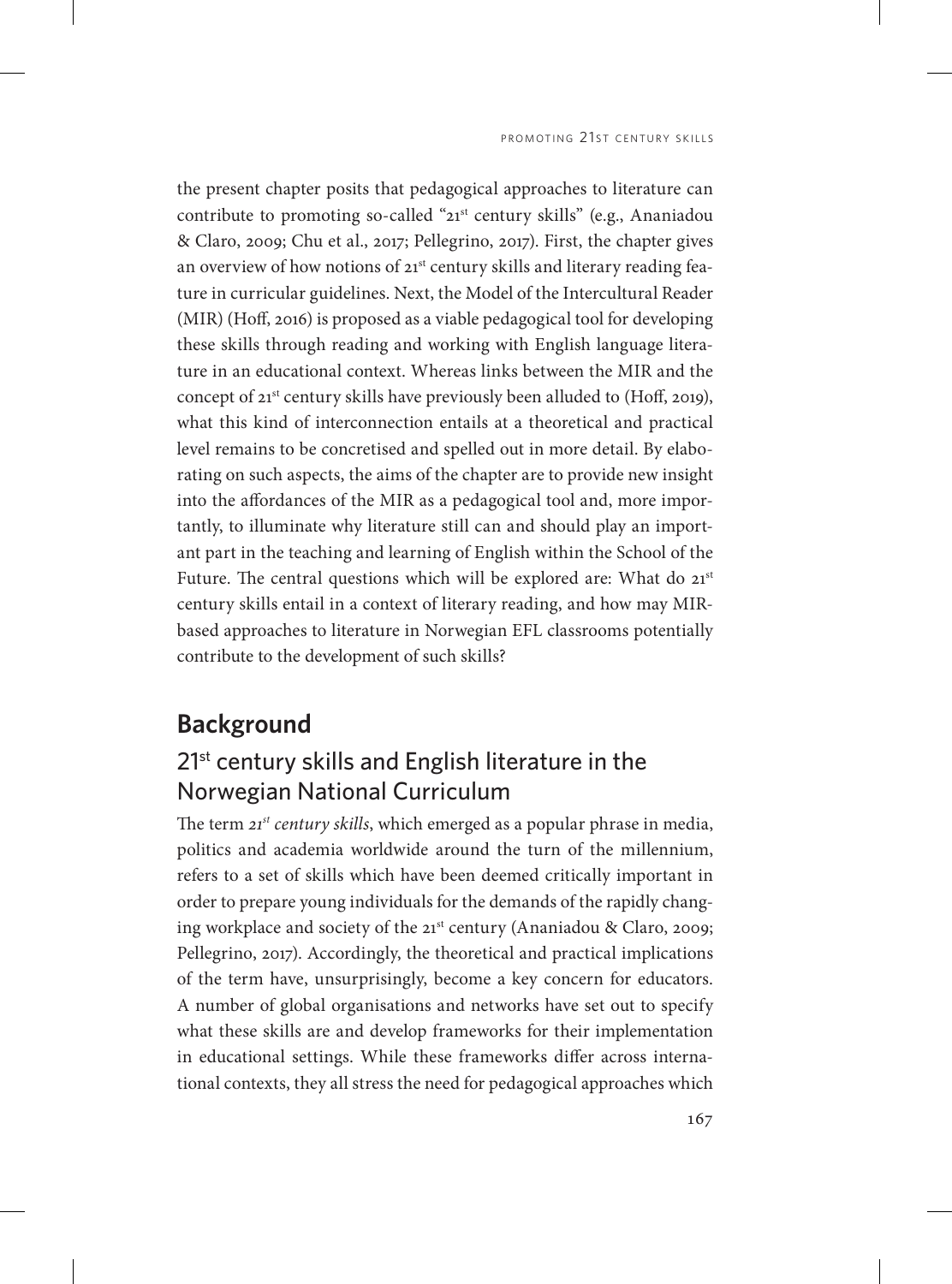allow for processes of *in-depth learning, cross-cultural communication*, *critical thinking*, *collaboration,creativity*, *problem-solving,* and *innovation* as well as the development of a *comprehensive set of literacies* (see Chu et al., 2017). In a Norwegian context, the NOU report *The School of the Future* (Ludvigsen et al., 2015) recommended similar areas of competence which were to be given emphasis across all subjects and levels of education, resulting in the implementation of a new National Curriculum, *The Knowledge Promotion 2020* (LK20), in 2020.

The notion of  $21<sup>st</sup>$  century skills is reflected both in the Norwegian Core Curriculum, which describes the overarching aims and values of education, and in the subject-specific curricula. According to the Core Curriculum (Norwegian Directorate for Education and Training, 2017), promoting in-depth learning involves giving pupils varied tasks and opportunities to participate in activities of increasing complexity, "so that over time the pupils will be able to master various types of challenges" across familiar as well as unfamiliar contexts (p. 12). In contrast to surface learning, which focuses on the memorisation of facts and procedures (see Sawyer, 2008), in-depth learning requires an inquiry-based approach, which means that pupils must be given opportunities to be creative, inquisitive and innovative (Norwegian Directorate for Education and Training, 2017, p. 7). This type of learning also necessitates critical thinking, which is described in the Core Curriculum as the ability to scrutinise established ideas in order to develop new insights, to assess different sources of knowledge in an analytical manner and to acknowledge that one's own point of view may be incomplete or even inaccurate (p. 7). Opening up for dialogue in the classroom may be important where the latter issue is concerned, as this alone will prompt pupils to engage with, and develop a stance towards, a variety of opinions and ideas. Indeed, the Core Curriculum (Norwegian Directorate for Education and Training, 2017) presents communication and collaboration as aspects of social learning that can play a crucial role in helping pupils to deal with conflict and disagreement in a constructive manner (p. 11), thus echoing Iversen's (2014) notion of the classroom as a "community of disagreement."2 Such

<sup>2</sup> My translation of the original term *"uenighetsfellesskap"* in Norwegian.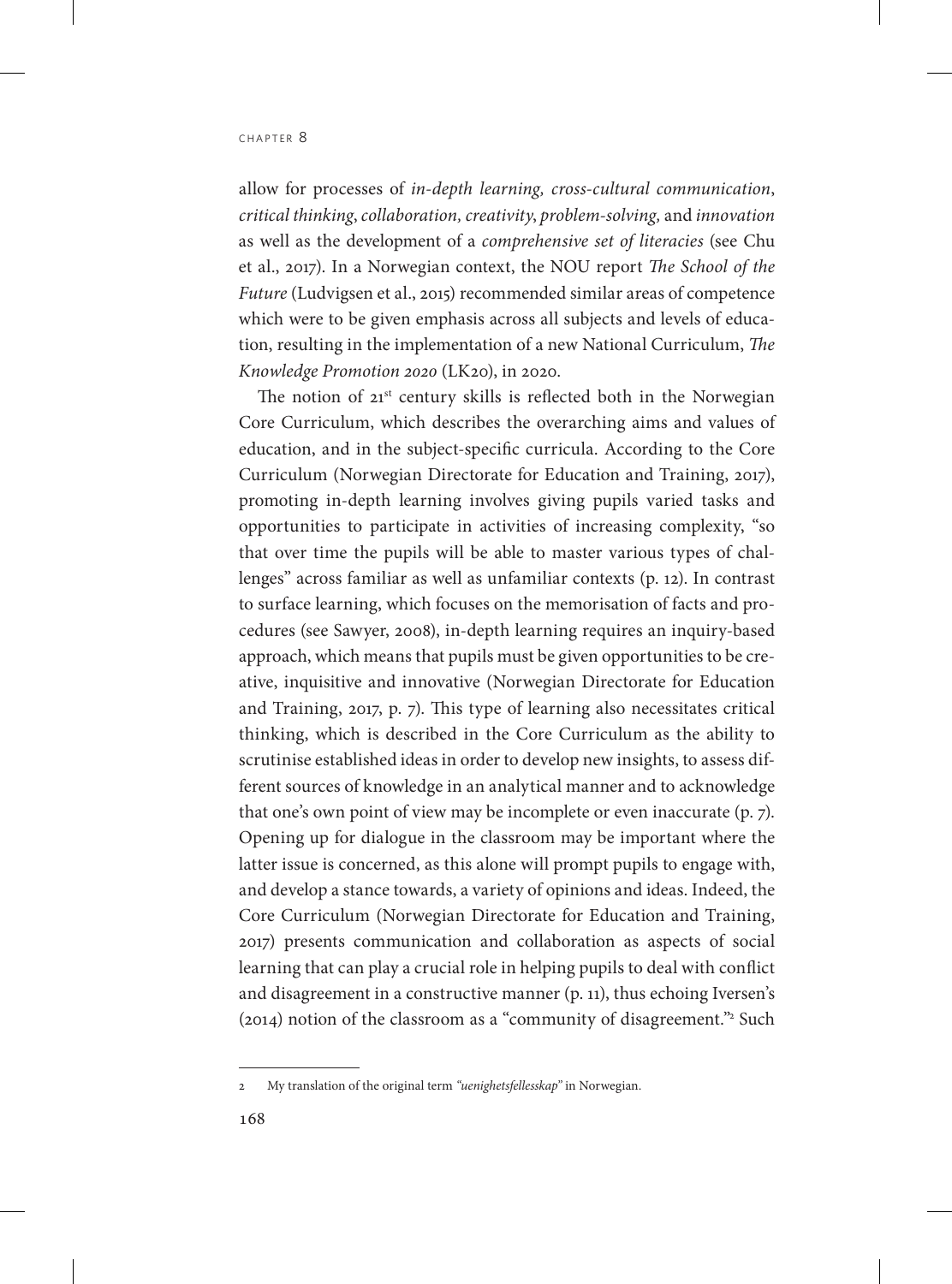dialogical learning processes are also relevant in relation to the interdisciplinary topic *Democracy and Citizenship*, which involves enabling pupils to become active and responsible members of a democratic society (p. 9). In the English subject curriculum (Norwegian Directorate for Education and Training, 2019), this interdisciplinary topic specifically pertains to democratic citizenship in a global perspective, and, accordingly, the intercultural dimension of language learning is portrayed as a key factor. Learning English, it is claimed, involves developing an understanding of the fact that individuals' perspectives are "culture dependent" (p. 3). As such, the curriculum reflects the view that the EFL classroom may be a particularly relevant arena for intercultural learning due to the fact that it "has the experience of otherness at the centre of its concern, [requiring] learners to engage with both familiar and unfamiliar experience through the medium of another language" (Byram, 2021, p. 5; also see Lund, 2020). Moreover, LK20 acknowledges that intercultural understanding is not only integral to pupils' ability to communicate effectively in English with other individuals; it may also contribute to expanding their repertoire for interpreting themselves and people around the world and expand their interest for interacting with others in an attentive and non-prejudiced manner (Norwegian Directorate for Education and Training, 2019, p. 3). In other words, the intercultural dimension of the English subject is closely linked to the overarching *Bildung* aims of education, which are based on the premise that education is not only as a matter of promoting testable knowledge and skills but also of helping pupils to develop at a personal and cultural level (Fenner, 2020b; Hoff, 2019).

The intercultural dimension of the English subject is further specified in connection with the core element *Working with texts in English*, which entails "reflecting on, interpreting and critically assessing" English language texts in order to develop "intercultural competence" (Norwegian Directorate for Education and Training, 2019, p. 3). While the curriculum does not provide an explicit definition of this term, it is linked to the ability to "deal with different ways of living, ways of thinking and communication patterns" and seeing one's own and others' identities in a "multilingual and multicultural context" (p. 3). Accordingly, the curriculum not only reflects a postmodern understanding of culture and identity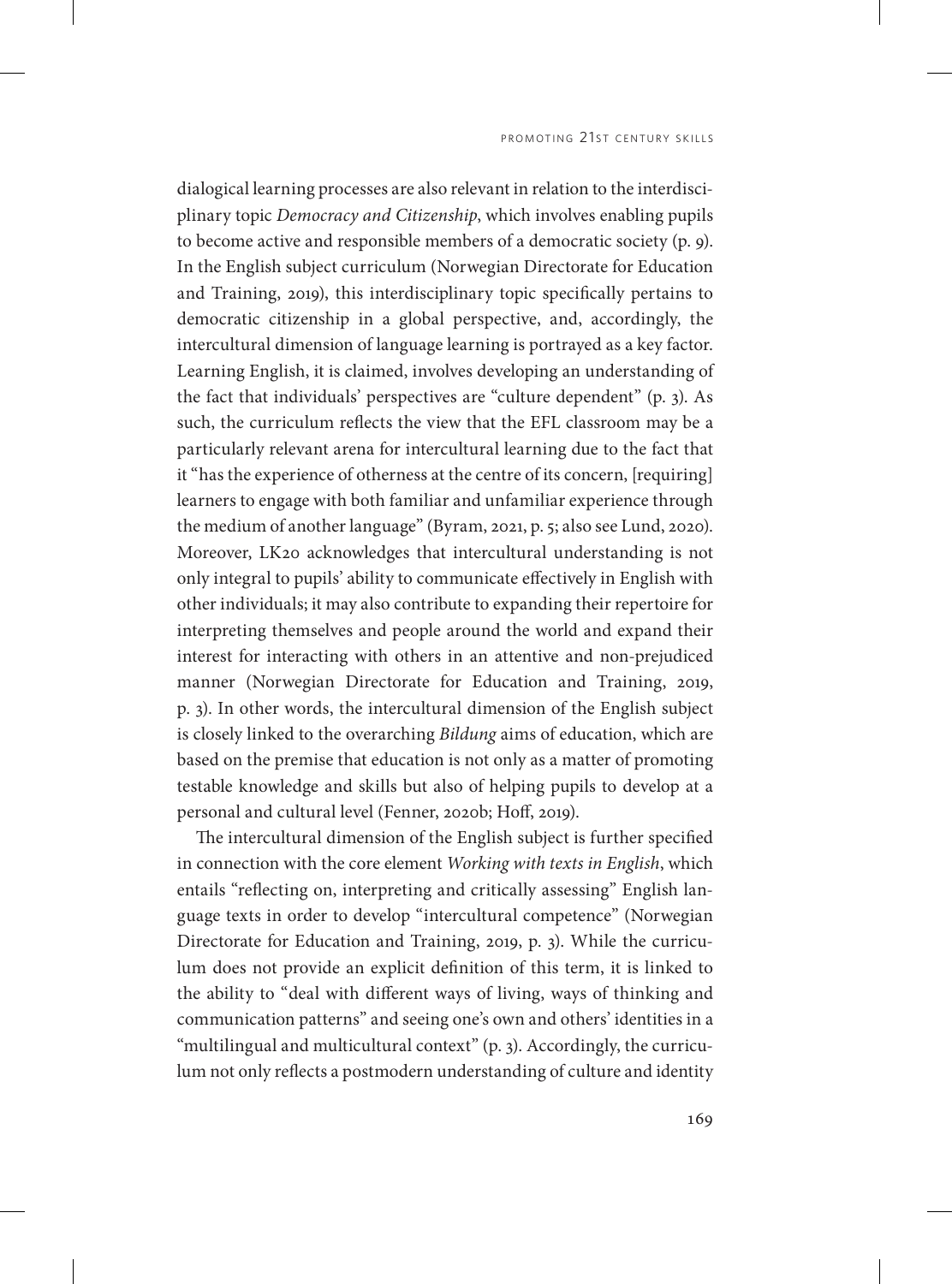as fluid and multifaceted concepts; it also posits that encounters with English language texts may be integral to promoting pupils' ability to handle the complexities which govern intercultural communication processes in our era. Indeed, whereas the ability to participate successfully in intercultural encounters was previously regarded as a matter of negotiating between two disparate cultural points of view (typically associated with nationality and language), this is today becoming increasingly perceived as a more convoluted and challenging undertaking (Holliday, 2011). Such a view is based on the recognition that people's identities may dwell in more than one language and culture, as well as the fact that our membership in a variety of groups and communities prompts us all to move in and out of multiple roles according to situation and context on a daily basis (Council of Europe, 2018; Dypedahl & Lund, 2020; Illmann & Nynäs, 2017).

The notion of multiliteracies, i.e., the ability to interpret and navigate different sign systems and media (The New London Group, 1996), is also highlighted in connection with pupils' intercultural encounter with English language texts. This is, for example, evident through the curriculum's condition that the concept of "text" be understood in a broad sense, encompassing "spoken and written, printed and digital, graphic and artistic, formal and informal, fictional and factual, contemporary and historical" forms of cultural expression (Norwegian Directorate for Education and Training, 2019, p. 3). Furthermore, by noting that texts can combine different meaning-bearing elements such as "writing, pictures, audio, drawings, graphs, numbers and other forms of expression" (p. 3), the English subject curriculum draws attention to the concept of multimodality and the fact that texts can convey meaning through other semiotic modes than printed words on a page (see Kress, 2010; Skulstad, 2020b).

It should, however, be noted that many of the 21<sup>st</sup> century skills which can be identified in LK20 are "not new, just newly important" (Silva, 2009, p. 631). For instance, because the *Bildung* tradition has had considerable impact on educational thought in the Scandinavian countries (Hoff, 2019), notions of self-expression, critical thinking, and intercultural and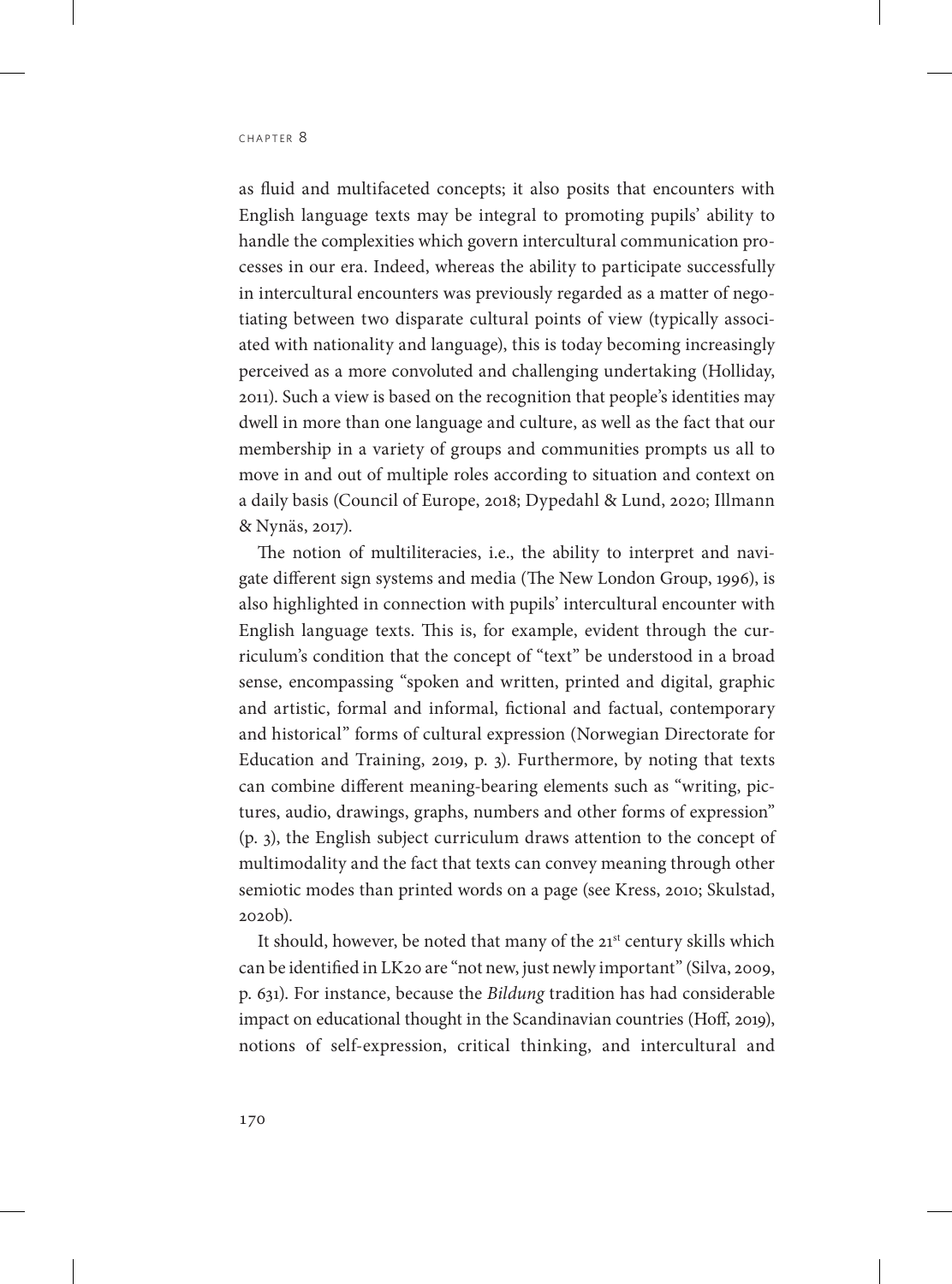democratic citizenship have, in different ways and to varying degrees, also permeated previous curricula for the subject of English (see Fenner, 2020b). Similarly, Norwegian curricular guidelines have been based on a communicative and socio-cultural view of language learning for decades (Skulstad, 2020a), which means that dialogue and collaboration are likely to be familiar modes of interaction in English classrooms across the country. What is new in the recently implemented national curriculum, however, is the central and explicit role these so-called 21<sup>st</sup> century skills have now been given across all levels and subjects of education.

How, then, does literary reading fit into this picture? In the curriculum which preceded LK20, it was noted that English language literary texts carry a potential to provide "a deeper understanding of others and of oneself" (Norwegian Directorate for Education and Training, 2006/2013, p. 2). Since the encounter between Self and Other<sup>3</sup> lies at the core of the concept of intercultural competence (Bohlin, 2013), it can be argued that literature was here singled out as a particularly valuable type of text as regards the development of pupils' intercultural perspectives. Accordingly, LK20's predecessor reflected a tenet which was widely accepted in the research on literature and culture pedagogy at the time, namely the idea that FL literature represents "the personal voice of a culture" (Fenner, 2001, p. 16). Echoing Bakhtin's (2006) concepts of *heteroglossia* and *polyphony*, scholars have in more recent years also acknowledged the multivocality of this type of text (Greek, 2008). Moreover, theoretical research has proposed that readers' encounters with literary characters whose values and experiences differ from their own give them the opportunity both to identify and empathise with these characters and to relativise their own perspectives (Bredella, 2006; Kramsch, 1993; Matos, 2005). Indeed, building on the premise that literary reading is a dialogical process (Iser, 1978; Rosenblatt, 1994), engaging with FL literature can be understood as a unique form of intercultural communication (Hoff, 2016).

<sup>3</sup> These are philosophical terms used in *Bildung* theories by e.g., Levinas (2003) and Ricoeur (1992).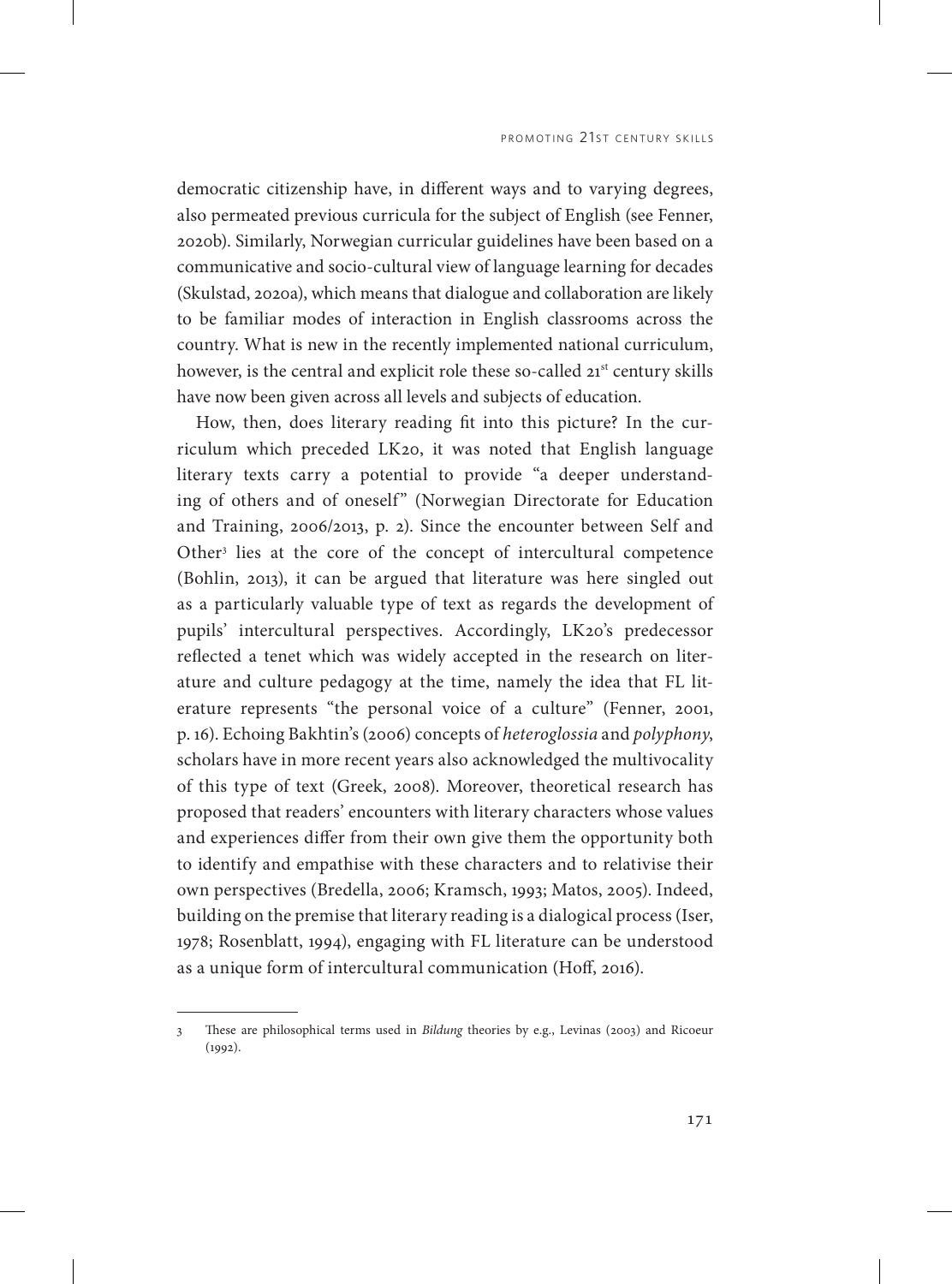Compared to its predecessor, the current English subject curriculum presents the role of literature in more ambiguous terms. Whilst working with *text* is still linked to notions of interculturality in the curricular guidelines (see Dypedahl, 2020), literature is no longer given an elevated status in this connection; it is simply mentioned as one among a wide range of different types of text to which pupils should be exposed (Norwegian Directorate for Education and Training, 2019, p. 3). A potential practical consequence of this shift is that literature might also be *treated* like any other text in the English classroom, which would mean that its unique qualities as an aesthetic form of cultural expression are not properly acknowledged and explored (cf. Lütge, 2012; Paran, 2010; Pulverness, 2014). Furthermore, research indicates that young individuals are increasingly reluctant to read literature, particularly longer texts, partly due to their perception of this type of text as an outdated and old-fashioned medium (Habegger-Conti, 2015). This view appears to be based on an understanding of literature as a primarily script-based medium. However, it is important to note that the concept of a literary text is today widely recognised to include a range of multimodal media like comics, graphic novels, songs, TV series, films, and even certain types of interactive video games (Abrams & Harpham, 2013; Schallegger, 2015). Indeed, given the explicit references to different types of digital and multimodal texts in LK20, such forms of literature are likely to be given a more prominent position in the contemporary English classroom, perhaps even to the point that some teachers might question the legitimacy of the traditional, script-based literary text in this context.

The author of the present chapter does not adhere to the view that "traditional" literature no longer carries any educational relevance, but acknowledges the pedagogical possibilities associated with expanding one's idea of what a literary text is and can be. As will be elaborated upon in the following sections, reading and working with literary texts – of all genres, media and modalities – in the English classroom can play a major part in developing pupils' 21st century skills.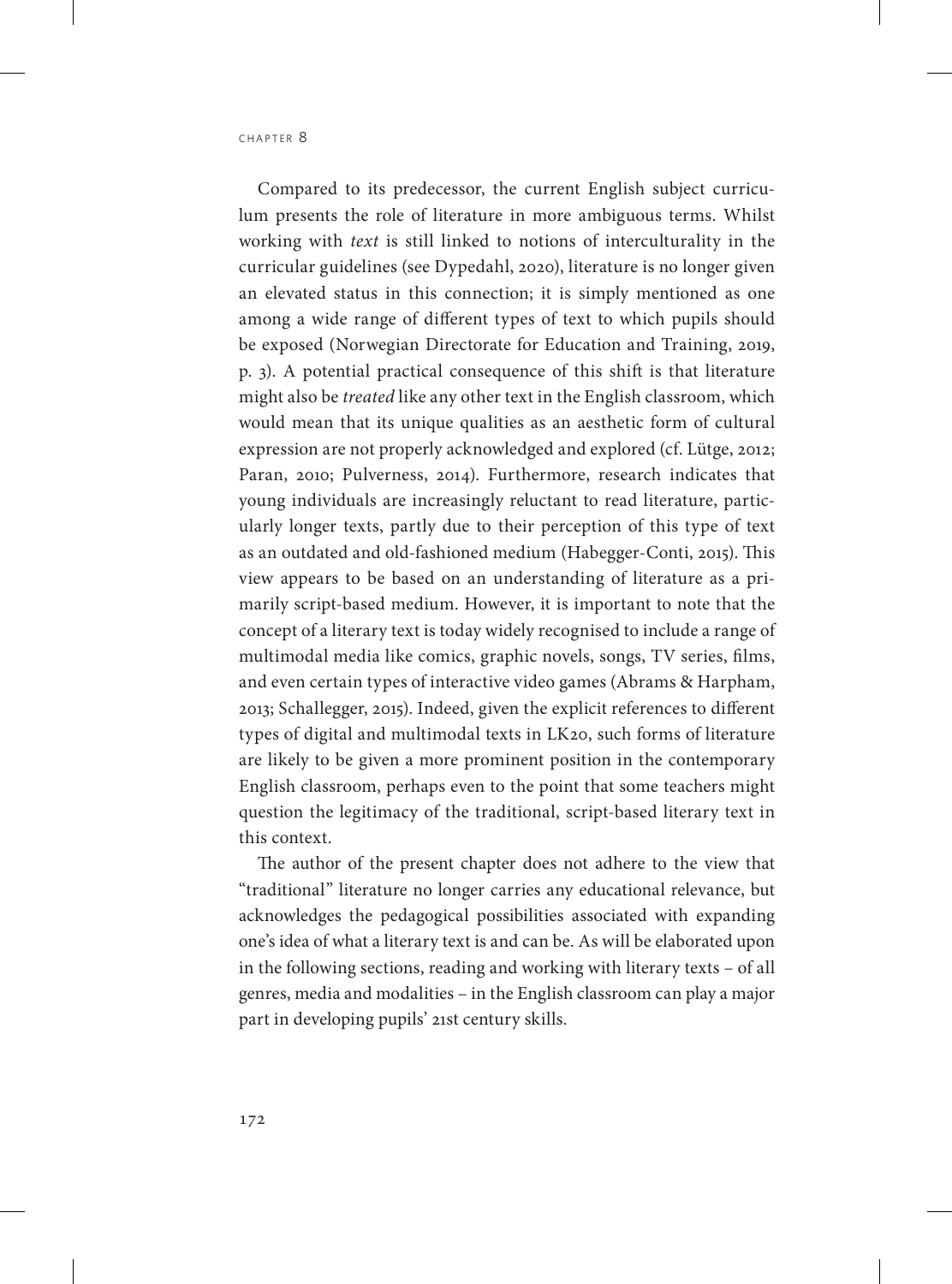#### Rationale for the choice of theoretical construct

Whether pupils' encounter with English literature will involve such learning processes as described above is dependent upon *how* they are encouraged to engage with text. An important question for teachers is thus what the concept of  $21^{st}$  century skills entails in a context of literary reading. Whilst there is widespread agreement about the nature and content of these skills at a general level (Chu et al., 2017), it must also be noted that there are local and contextual variations and that stakeholders do not necessarily have a common understanding of what sort of teaching materials and pedagogical approaches the development of such skills requires (see Ananiadou & Claro, 2009). Accordingly, it is highly relevant to examine how 21<sup>st</sup> century skills and literary reading are interrelated at a theoretical and practical level.

Since the present chapter explores this matter from the perspective of EFL education in Norway, the curricular aims which have been highlighted above provide a contextual framework for the subsequent discussion. Given the fact that LK20 explicitly links the teaching of English language texts to intercultural learning aims, a theoretical construct which takes into account the intercultural dimension of text interpretation was chosen as the object of scrutiny. In this regard, the rationale for selecting the MIR among a number of relevant descriptive and prescriptive reading models (e.g., Burwitz-Melzer, 2007; Porto, 2013; Schat et al., 2021) is that previous research (Hoff, 2019) has pointed to parallels between this model and the concept of  $21^{st}$  century skills, but there is a need to clarify what these correlations encompass and which implications they may have for pedagogical practice.

First presented in Hoff (2016), the MIR depicts text interpretation as a dialogical, critical, and multifaceted undertaking in which literary analysis and the consideration of intercultural issues are two sides of the same coin. Reflecting the continuous interplay between different voices in discourse and society (see Dervin, 2016; Kramsch, 2011; cf. Bakhtin, 2006), the model illustrates how the reading process may operate at three interlinked levels of communication that draw into play the multiple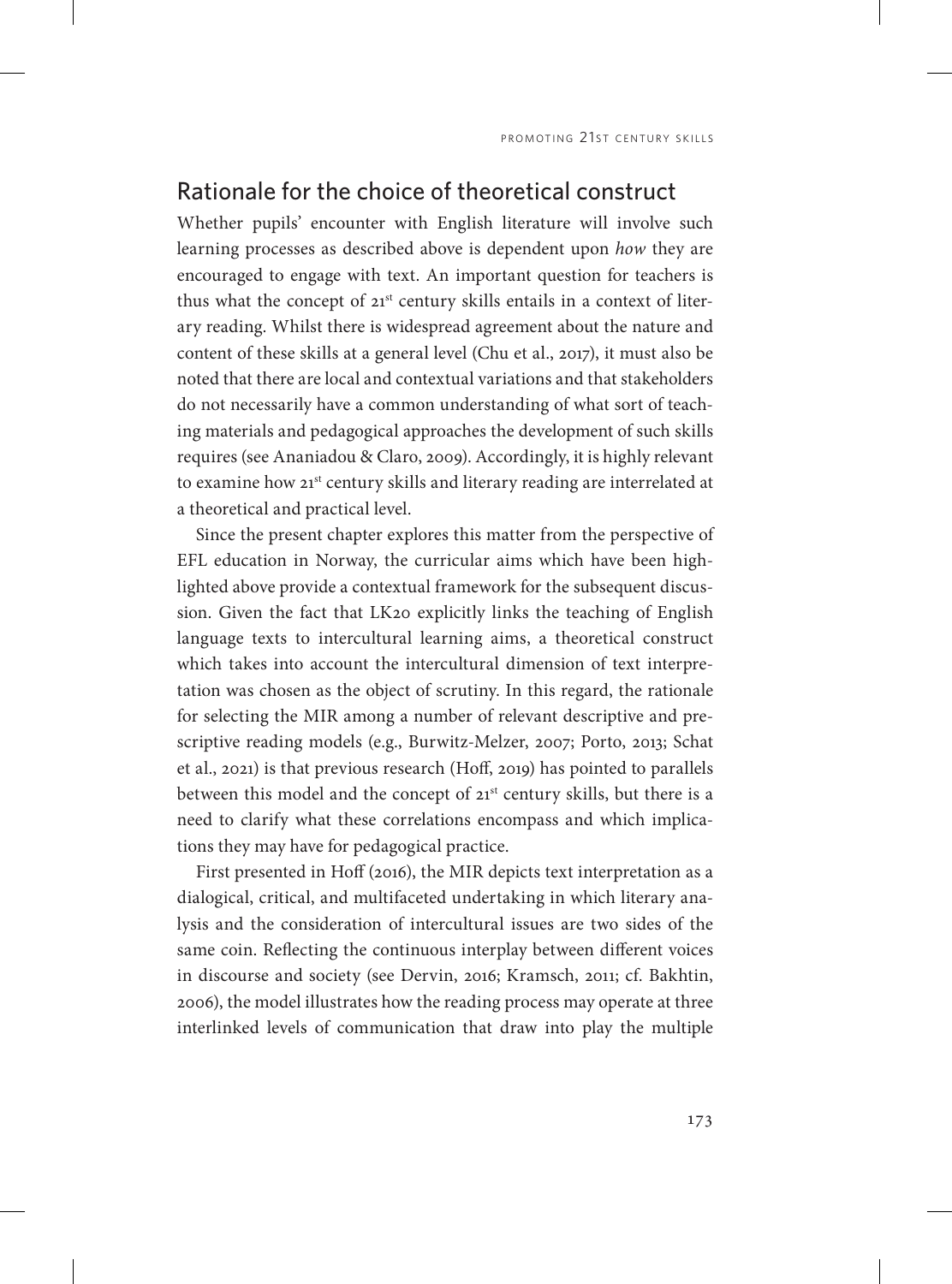

**Figure 1.** The Model of the Intercultural Reader (adapted from Hoff, 2016)

voices of the narrative FL text itself, other readers and other texts (see Figure 1 above).

Level 1 of the MIR involves the competent intercultural reader's engagement with the literary voices inherent in the FL text, both those that are accessible at the surface of the text, like the protagonist and other characters, and more abstract voices that can only be accessed through a process of analytical interpretation, like the narrator, implied author, and implied reader.4 **Level 2** signifies how other *readers* from a variety of contexts may be drawn into the interpretation process. **Level 3** entails a consideration of how the literary text may communicate with other *texts*  through aspects of intertextuality, either by way of more or less explicit references or implicitly through similarities in terms of topic, theme, and/ or genre.

At all three levels, the reader's **emotion** and **cognition** are involved. The affective dimension may, for instance, be activated when the reader feels empathy for literary characters, when they react to their actions and life choices with shock or disdain, or when they relate certain aspects

<sup>4</sup> The "implied author" and the "implied reader" are terms used by Iser (1978) to describe what can be inferred about the author and an ideal reader based upon the way that the literary work is written.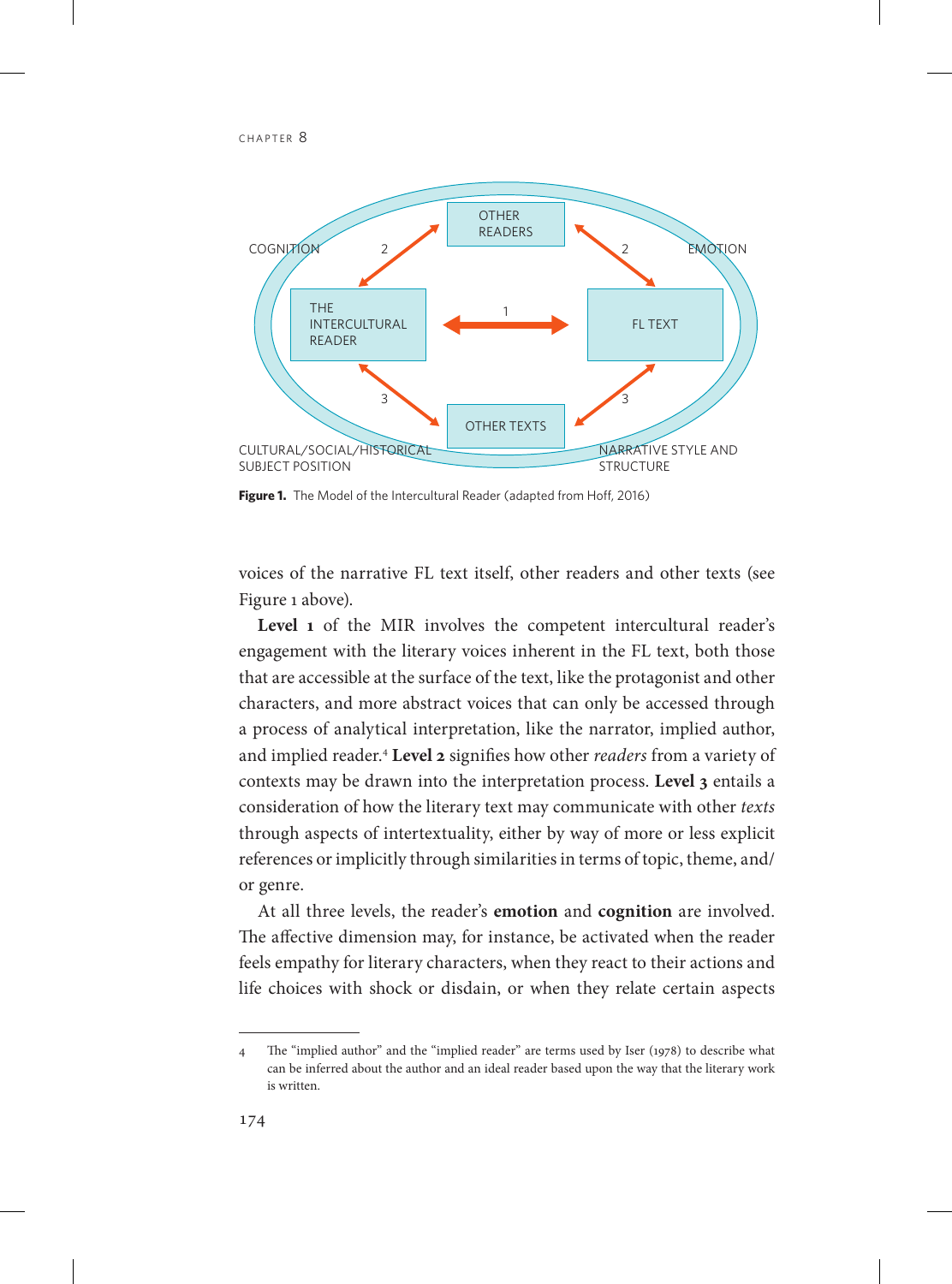of the plot to their own experiences. The cognitive dimension involves a more distanced approach, in which the reader, through critical analysis, seeks a deeper understanding of the text as well as their own and other readers' responses to the text in addition to its relationship to other texts. The emotion and cognition components are thus closely related to the remaining, overarching components of the model: **narrative style and structure (NSS)** and **cultural/social/historical subject position (C/S/H)**. The former component pertains to the intercultural reader's identification of different compositional elements and their reflection on the *effects* of these elements in terms of how the text positions itself and its readers. Similarly, the intercultural reader considers how, why, and to what extent different cultural, social, and historical subject positions of text(s) and reader(s) may make some interpretations viable or plausible, and others impossible or unlikely (see Hoff, 2016, 2019 for more elaborate descriptions of the MIR).

# **Exploring the links between the MIR and the concept of 21st century skills**

The following section explores how notions of  $21<sup>st</sup>$  century skills are reflected in the MIR and considers what this interconnection may imply for pedagogical practice. Both potential strengths and limitations of the model as a pedagogical tool are addressed in this respect. While the discussion has a contextual basis in LK20, it also draws on relevant, international research perspectives on intercultural language education and literature studies. Furthermore, for illustrative purposes, it refers to examples of literary texts which are often used in (or would be suitable for) lower and upper secondary EFL classrooms in Norway.

### Cross-cultural communication

The first and most readily apparent reason why MIR-based approaches to literature can contribute to promoting 21<sup>st</sup> century skills is of course the model's overarching focus on cross-cultural communication. Indeed, the model provides a comprehensive framework for exploring how culture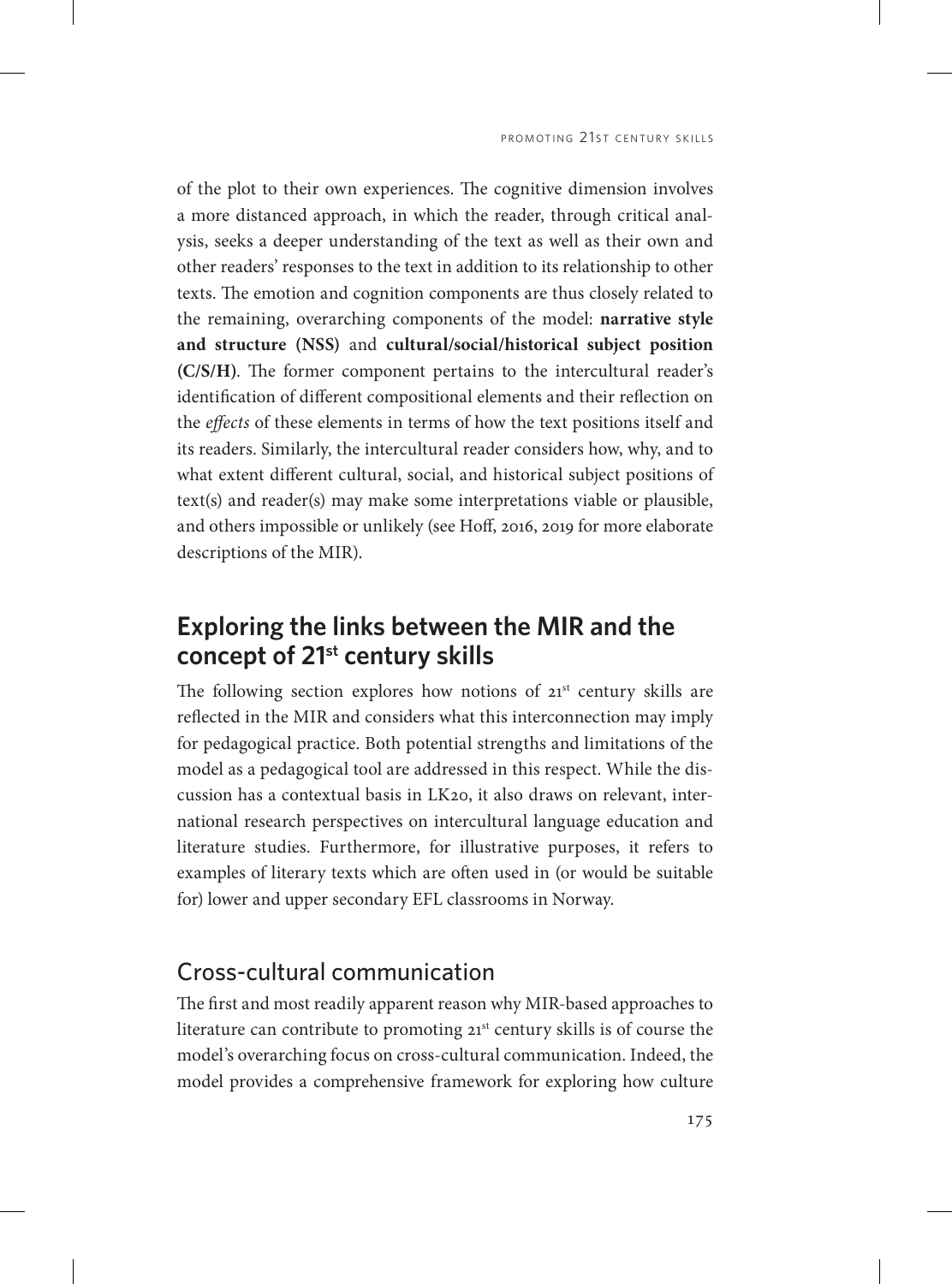affects the communication between reader(s) and literary text(s) by explicitly incorporating the diverse perspectives of a wide variety of previous as well as contemporary readers and texts from within and across cultures. Due to the interlinked nature of the different levels and components of the MIR, it is not possible to associate this particular 21<sup>st</sup> century skill, or any of the others for that matter, with one specific aspect of the model. Consequently, the intercultural dimension will remain a relevant concern throughout the subsequent discussion. However, some important characteristics as regards the model's approach to concepts with particular relevance to intercultural communication must be pointed out here at the outset, as these characteristics illustrate how the model aligns with curricular goals pertaining to intercultural competence (Norwegian Directorate for Education and Training, 2019, p. 3) as well as state-of-theart perspectives in intercultural education research.

First of all, the MIR is based on an understanding of culture and identity as multifaceted, dynamic and fluid phenomena (cf. Council of Europe, 2018; Holliday, 2011; Illmann & Nynäs, 2017), which can be seen in the model's representation of both literary texts and readers. The MIR moves beyond an understanding of the literary text as an expression of the singular, personal voice of a culture (cf. Fenner, 2001) by acknowledging the mix of diverse and potentially conflicting voices it may encompass (cf. Bakhtin, 2006; Greek, 2008). A practical consequence of this shift is that pupils must be helped to recognise and navigate the multiple and complex identities of the text. Reading processes of this kind presuppose that pupils are not only prompted to identify the array of literary voices which exist within the text but also to reflect on which C/S/H subject positions they render. The aim for the classroom participants in this regard will be to investigate whether these voices provide a unified or multifaceted representation of the environment(s) depicted in the text.

Moreover, pupils would benefit from being exposed to Level 2 readers and Level 3 texts that represent different, and potentially conflicting, perspectives *within* cultures as well as universal aspects *across* different cultures. The pupils' own C/S/H subject positions can also be addressed and problematised. For instance, pupils who have personally experienced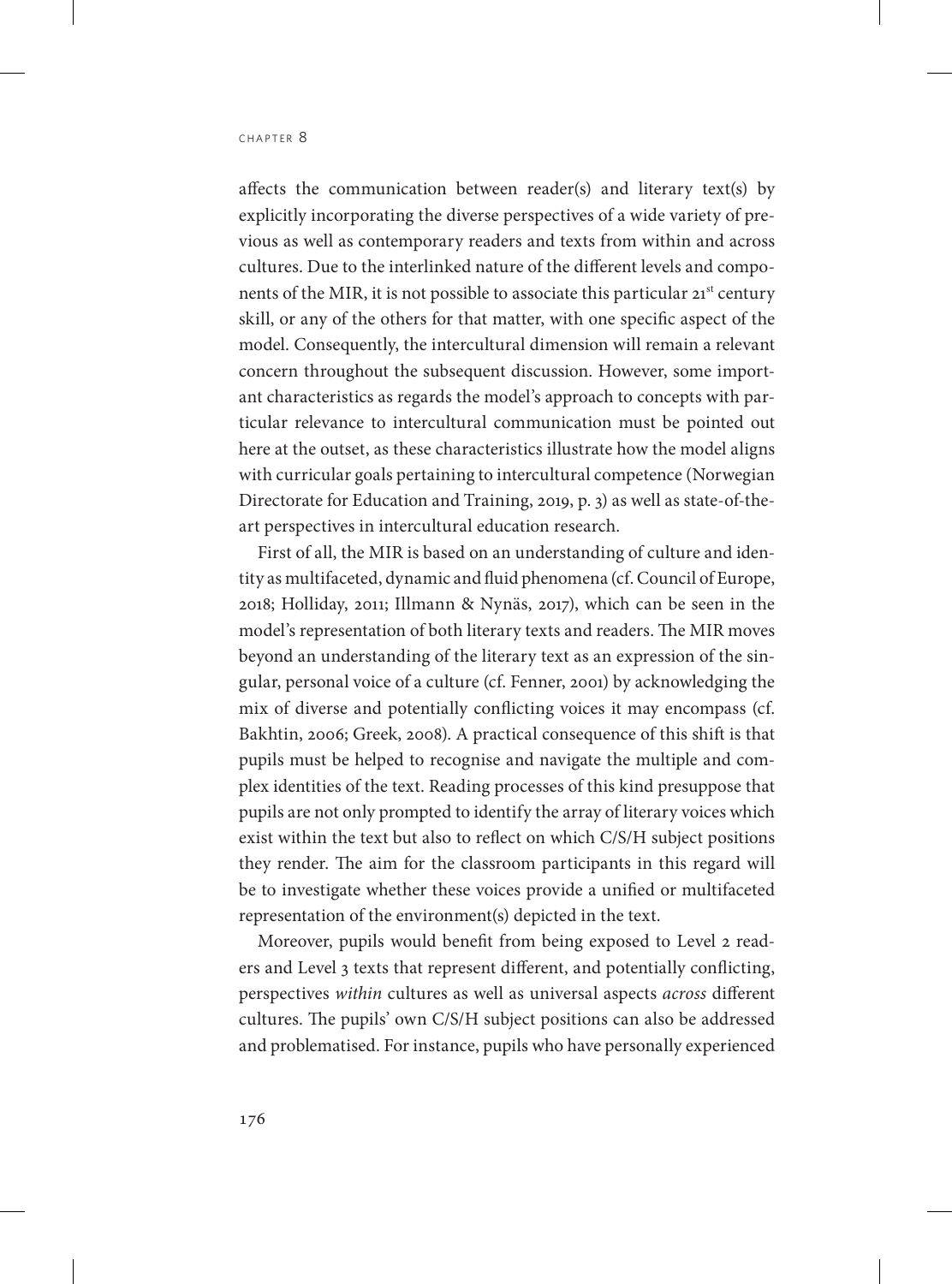discrimination or war-related trauma might have a very different reaction to John Boyne's Holocaust novel *The Boy in the Striped Pyjamas* (2006) or Ruta Sepety's novel (2019) *The Fountains of Silence* (a depiction of life in Spain under the fascist dictatorship of General Franco) than individuals whose only exposure to the horrors of genocide and armed conflict come through the TV news. On the other hand, a consequence of today's interconnected and digitalised world is that most young people in Norway have access to unfiltered accounts of such human suffering through social media. This has most recently been seen in the wake of Russia's invasion of Ukraine, as TikTok has become an arena for sharing and engaging with personal reports from the war zone (Nodland, 2022). As regards this particular example, then, it would be relevant for pupils to reflect on whether and how their stance as 21<sup>st</sup> century digital natives affects their responses to literary texts which depict war and human trauma, and to what extent these responses can thus be said to be "culture-dependent" (cf. Norwegian Directorate for Education and Training, 2019, p. 3).

In this connection, the C/S/H component of the MIR can be criticised for its lack of specificity. For instance, this label does not explicitly indicate which differentiating factors might be relevant to take into account when considering the impact of "social" perspectives (e.g., identity markers like gender, age, religion, education, occupation, etc.) (cf. Dypedahl & Lund, 2020; Illmann & Nynäs, 2017). Moreover, whereas the complex character of the literary text is clearly reflected in the MIR through its focus on textual multivocality, the complex and dynamic nature of readers' identities is admittedly a more implicit concern in descriptions of the model (see Hoff, 2016, 2019). Teachers must therefore be attentive to diverse facets of cultural identity in order to ensure nuanced and comprehensive classroom deliberations that allow pupils to see the text as well as their own and other readers' identities in a "multilingual and multicultural context" (Norwegian Directorate for Education and Training, 2019, p. 3). Accordingly, their engagement with English literature can help them to move beyond their own "here and now" perspectives in a way that challenges reductionist perceptions of culture, identity, and intercultural communication.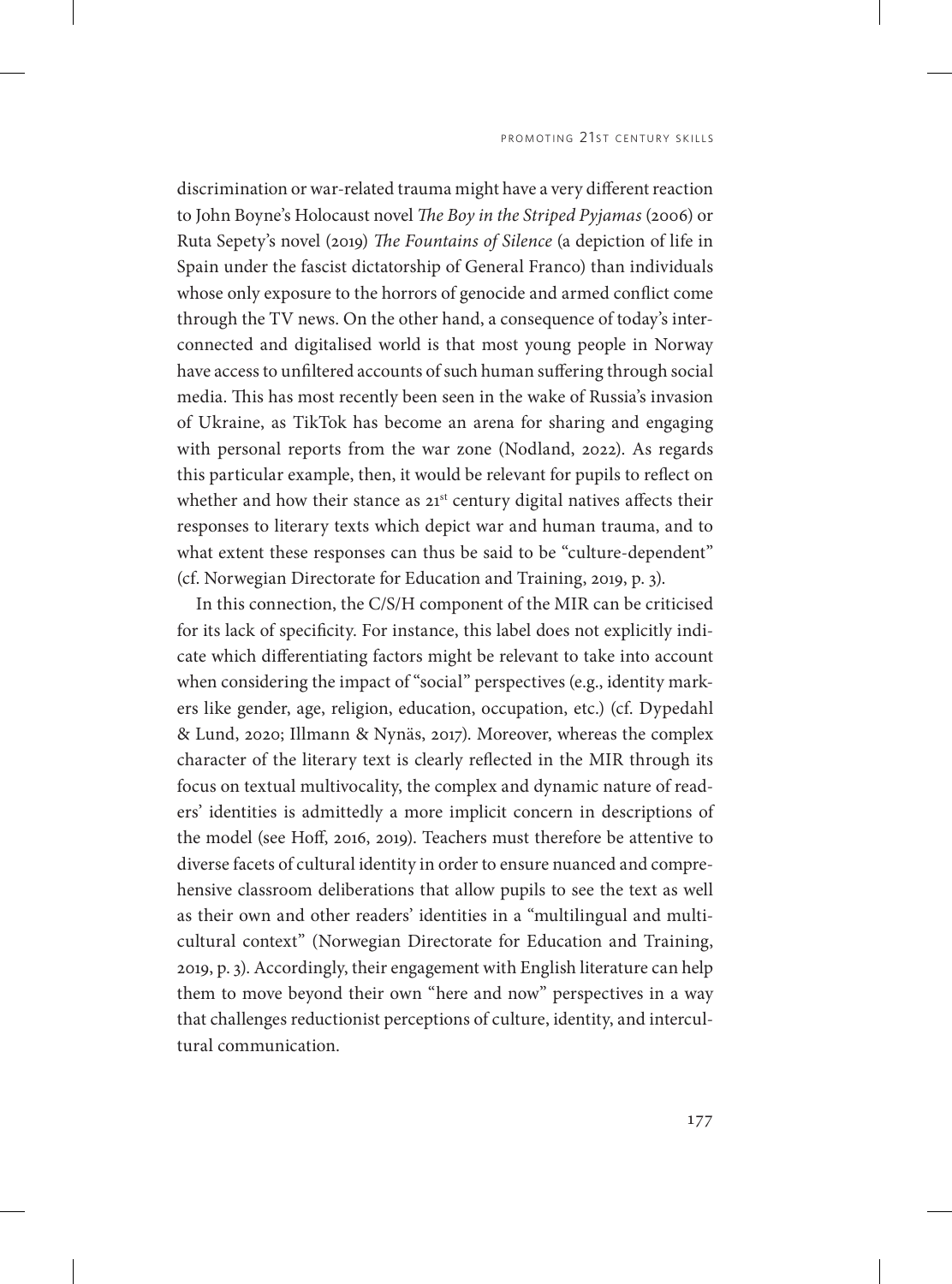## In-depth learning

As previously mentioned, the curriculum describes in-depth learning as a process of increasing complexity (Norwegian Directorate for Education and Training, 2017, p. 12). The multileveled approach inherent in the MIR lays the groundwork for such progressively demanding learning processes. In practice, this would, for instance, entail starting with matters related to Level 1 of the model before moving on to Levels 2 and 3. At Level 1, one way for teachers to facilitate a stepby-step advancement would be to guide the pupils' attention gradually away from the concrete literary voices which operate at the surface of the text(s) to the more abstract voices which can be found beneath the surface. Similarly, following their identification of textual aspects related to narrative structure and style, the pupils can be asked to consider the *effects* of such compositional elements. Some relevant aspects to consider in this connection, would, for example, be how the narrative point of view influences the pupils' perception of the literary characters and plot, who is given a chance to speak in the text and who is left out, who the text appeals to as well and whether or not the pupils identify with this implied reader. This type of investigation will be important if the pupils are to be able to recognise notions of "implicit conflict" (Hoff, 2019, 2029) in their communication with the text. In other words, it may enable them to discover aspects of ambiguity which are not immediately apparent to them and which will only emerge as they begin to peel away multiple layers of meaning.

As classroom deliberations move on to Level 2 of the model, a natural point of departure would be to focus on the different subjectivities that are represented within the classroom. Indeed, it should be acknowledged that this setting constitutes a multi-voiced, multicultural sphere in itself (Thyberg, 2012; Tornberg, 2004), which enables the classroom participants to reflect on how and to what extent cultural background influences their individual and collective responses to the text. However, an important way in which the MIR ensures particularly expansive and complex text interpretation processes is that it explicitly requires the reader to seek out other reader experiences that cannot necessarily be found in their physical vicinity – for instance, it would be impossible to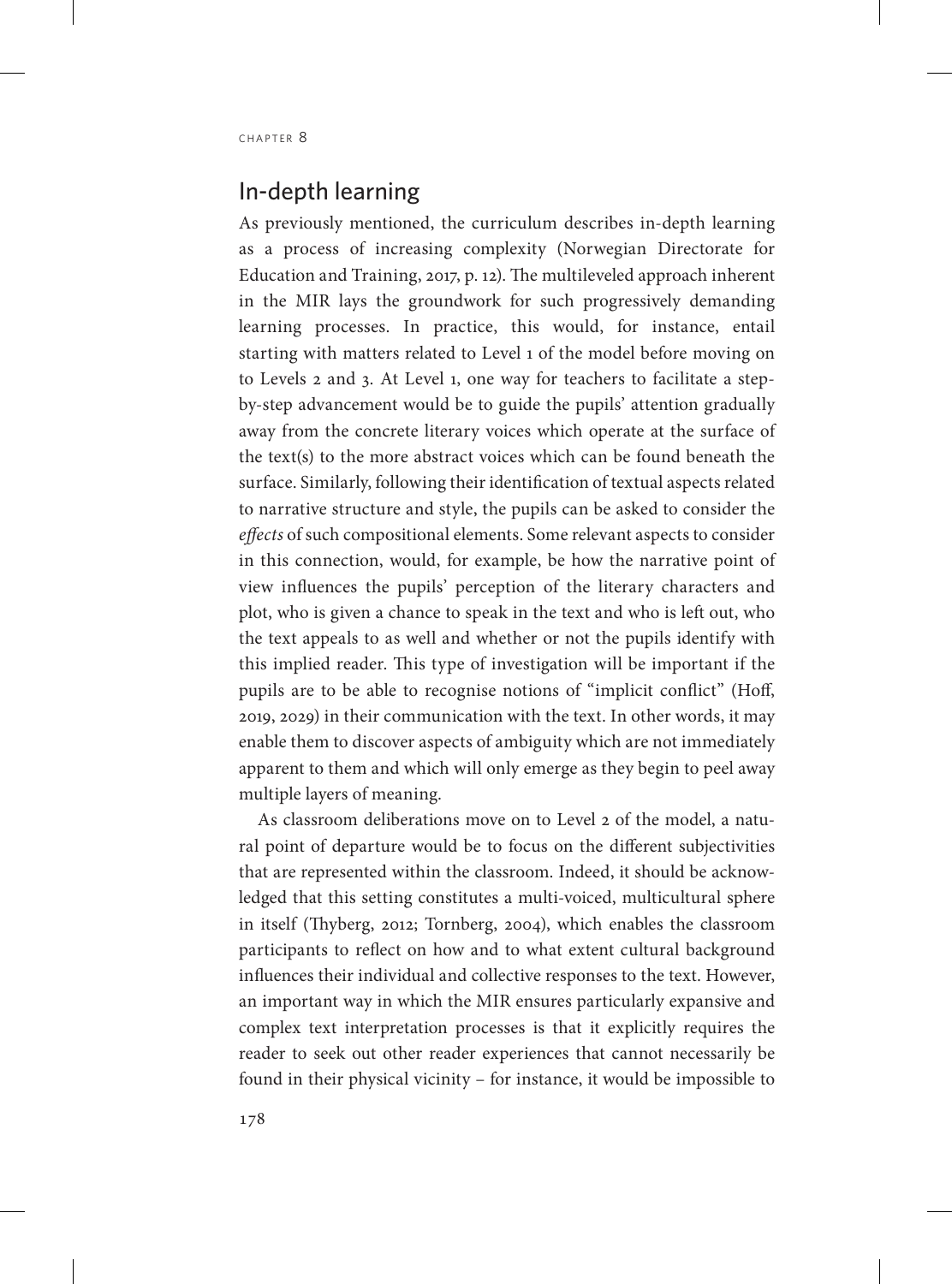locate readers from other historical contexts among the pupils who are present in the classroom. Some potential pedagogical resources which have been suggested in this connection are book reviews (to be found in newspapers, magazines, podcasts, or similar) or alternative versions of the text (e.g., graphic novels or film adaptations which can be said to represent an illustrator's or film director's interpretation of the original text) (Hoff, 2016). Moreover, it should be noted that the digitalised school of today offers opportunities for classroom participants to deliberate the text with pupils in other geographical locations through internet-based communication (see Porto, 2014).

At the next stage of the reading process, teachers can ensure that Level 3 of the MIR is brought into play by prompting pupils to reflect on texts which share intertextual links with the Level 1 text. In many cases, pupils will be able to identify these links of their own accord (see Hoff, 2017). However, some intertextual references which might be taken for granted by a native English speaker will be more obscure to EFL learners in Norway (Birketveit, 2021; Wiland, 2016). Another factor to consider is the pupils' ages; for example, while they might recognise the 1980s aesthetic which permeates the Netflix hit series *Stranger Things* (Duffer & Duffer, 2016-), they are less likely to have heard of the 1980s film *The Goonies* (Donner, 1985), which served as a major inspiration for the series (Hedash, 2021). In such instances, the teacher's role as an intercultural mediator (see Byram, 1997, 2021) will be of great importance.

Another central point for consideration would be how alternative versions of the text (Level 2) as well as other, related texts (Level 3) can represent an "indexicality between discursive events that took place at different times in different places and now make new meaning in unexpected ways" (Kramsch, 2011, p. 359). A concrete example which might be used to illustrate this point is Baz Luhrmann's (1996) motion picture *Romeo + Juliet*, a modernised version of Shakespeare's famous play. The film retains the Elizabethan English dialogue of Shakespeare's text while reframing the original tale of two feuding, aristocratic families in 14<sup>th</sup> century Italy as a story about warring mafia empires in the contemporary, fictional city of Verona Beach. In doing so, Luhrmann's version not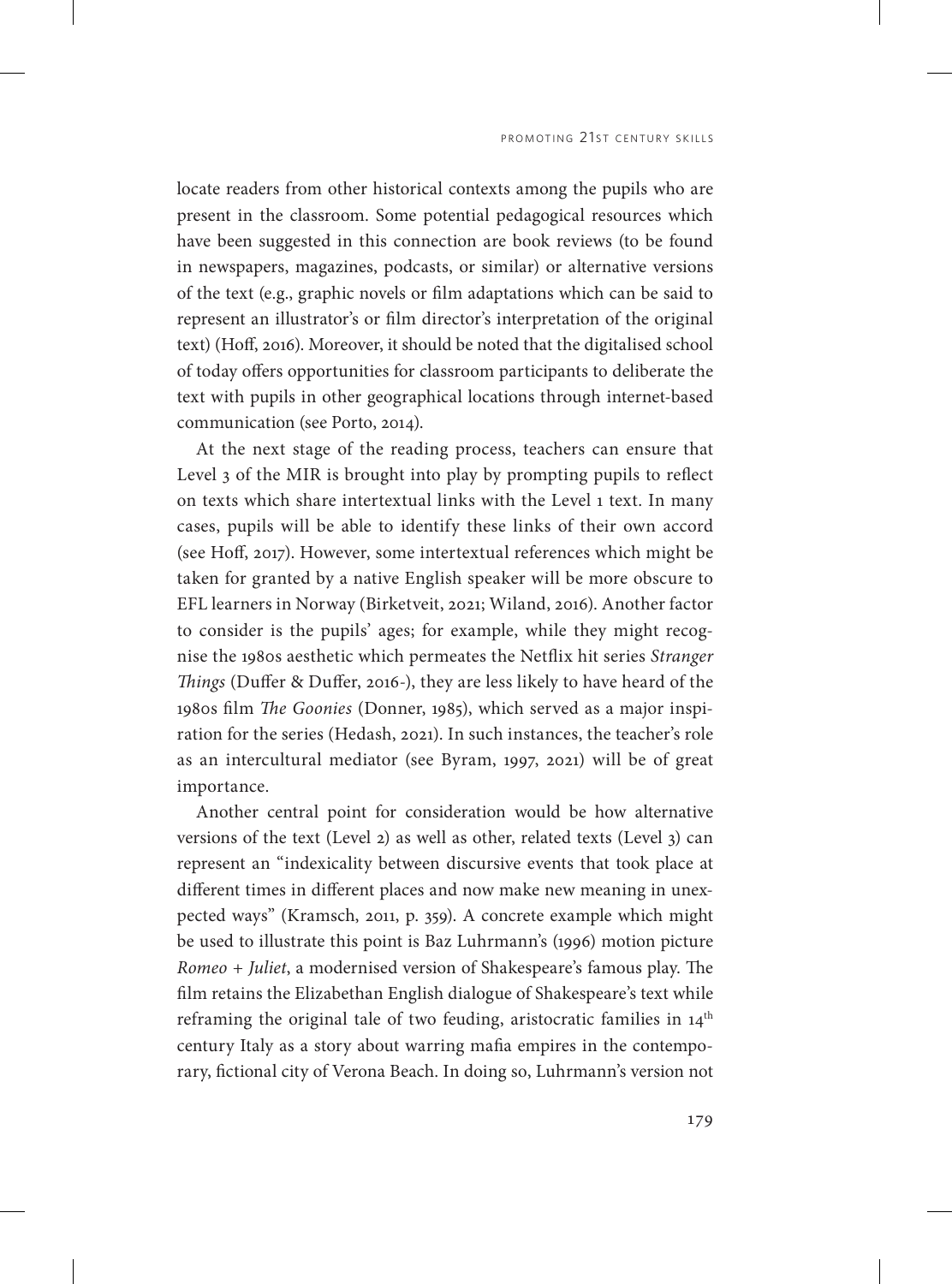only brings Shakespeare's text from the past into the present but also adds new meaning to the narrative. Another text which achieves a similar effect is Madeline Miller's (2011) young adult novel *Song of Achilles*. Retelling a story from Homer's *The Iliad* via the point of view of Achilles' best friend Patroclus, the book portrays the two male characters' relationship as romantic in character. Whilst the setting remains the same in Miller's version as in the original, the alternative P.O.V. sheds new light on an ancient and classic Greek narrative, thereby opening up for other ways to understand it.

By exploring alternative versions of text as well as aspects of intertextuality, then, pupils may gain insight into how any human discourse or text carries traces of other voices and texts (Bakhtin, 2006; Dervin, 2016) as well as how representations of culture can be manipulated, reframed, and recontextualised (Kramsch, 2011). Thereby, MIR-based approaches to literature will arguably contribute to another aspect of in-depth learning, which is described in the curriculum as the ability to recognise connections between and across different contexts (Norwegian Directorate for Education and Training, 2017, p. 12).

#### Critical thinking

Pupils' deliberation of multiple perspectives related to all three levels of the MIR will inevitably involve critical thinking, as this undertaking requires them to assess different sources and scrutinise established ideas (i.e., prior interpretations) about the literary text. In doing so, they may discover that their own point of view is incomplete (cf. Norwegian Directorate for Education and Training, 2017, p. 7). However, the classroom participants might also experience that the text itself guides them towards a specific and widely accepted interpretation (Hoff & Habegger-Conti, 2022). In order to gain insight into possible reasons for such diverse as well as uniform reader responses, pupils must learn to explore whether and how the text and different reader responses reflect particular motivations, hidden agendas, or underlying ideologies (cf. Dervin, 2016; Hoff, 2020). As "fake news" has become a pressing issue in contemporary media (Kendeou et al., 2019), the pupils' critical investigation of such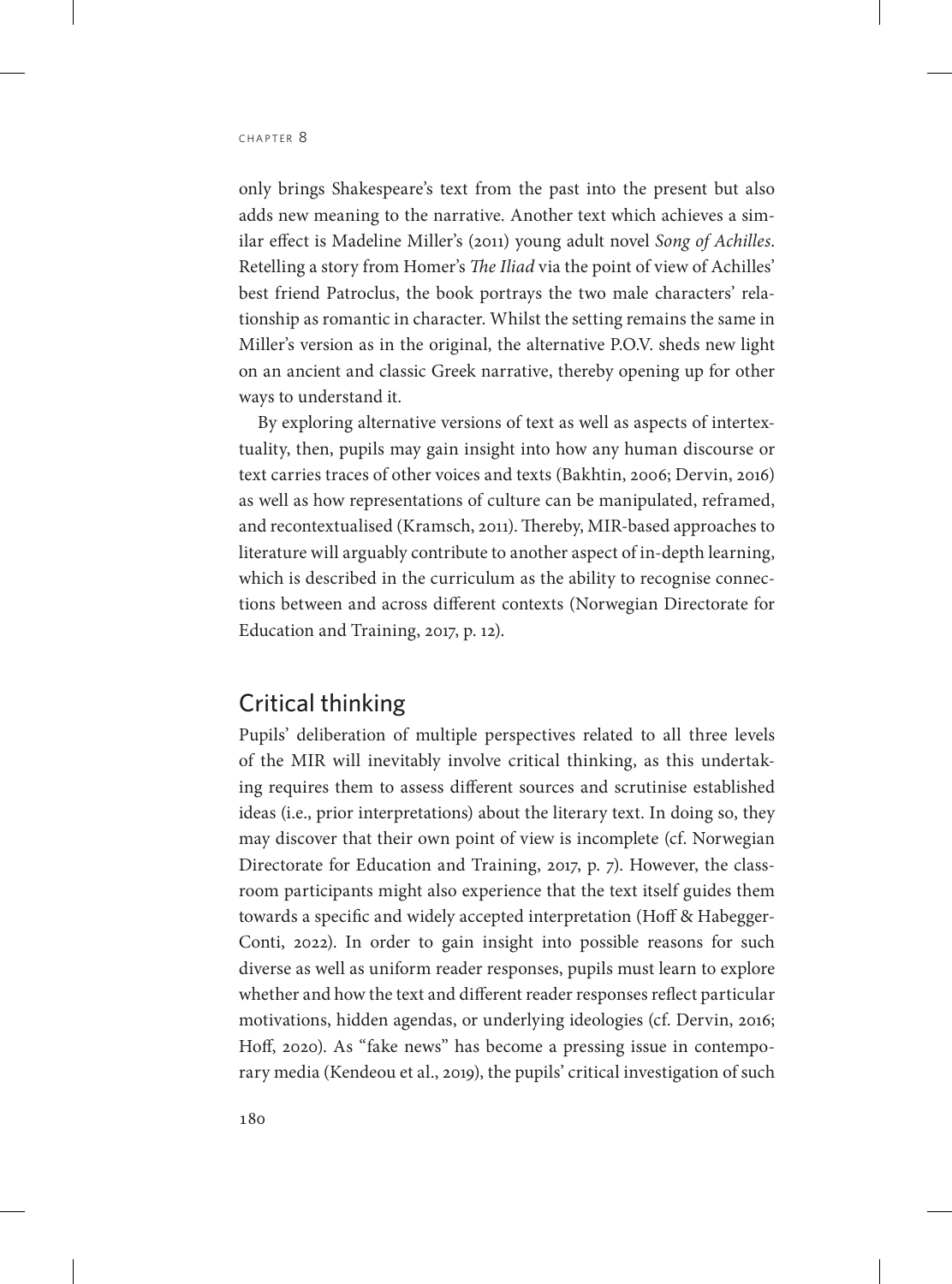matters can be said to be a particularly relevant pedagogical concern in today's language classroom.

The very nature of literary reading – an interpretative endeavour which involves looking beyond the words on the page – suggests that pupils' encounters with English language literature can play an important part in developing this type of critical thinking skills. However, if this is to be achieved, they must be guided beyond the surface level of the text in order to examine underlying factors which affect the relationship between reader and text. The preceding discussion has already hinted at the significance of the NSS component of the MIR in this connection. By paying attention to matters pertaining to this component, pupils can gain an awareness of the manipulative effects of the literary text, i.e., the ways in which it shapes their responses by relying on a range of different literary techniques (Volkmann, 2015). They can also be encouraged by the teacher to deliberate which implications this might have for how they navigate the intercultural dimension of the textual encounter. For example, when an author creates suspense through a controlled release of information, it may enhance the reader's eagerness to find out what happens next in addition to increasing their emotional response to the events that unfold in the story, which might come in the way of a more analytical or critical approach. Alternatively, a matter-of-fact, reporter-style account of events may make the reader indifferent to the literary characters and their experiences. One possible consequence of this is that it becomes difficult for pupils to develop an empathetic understanding of otherness, to the extent that their encounter with English language literature hinders rather than promotes their intercultural learning processes (see Hoff, 2017).

Furthermore, the reader's role in this equation must not be forgotten. For instance, pupils' interpretations of text may be influenced by their political stance, or they may be eager to express opinions and ideas about the text that they think are expected of them but which do not reflect their actual mindset (see Dervin, 2010; Hoff, 2020). Discussing such elusive aspects of the reader – text relationship may arguably not only promote language learners' abilities as intercultural readers of literature; they may also become better equipped to navigate notions of implicit conflict (Hoff, 2019, 2029) in encounters with non-literary texts as well as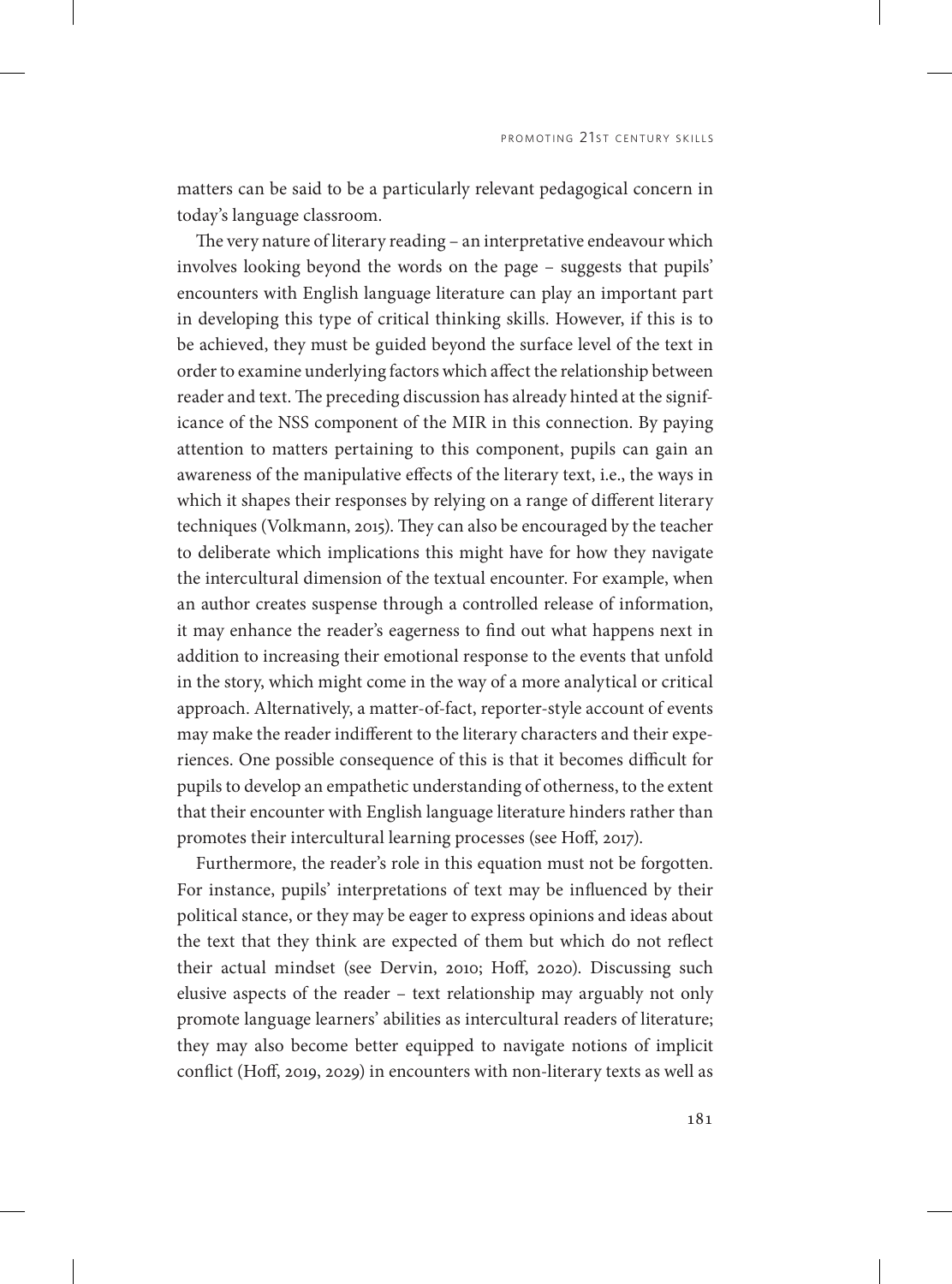in intercultural communication processes in the "real world", most notably in terms of recognising that their own and other people's actions and words may be shaped by underlying factors and thus cannot necessarily be taken at face value.

#### Problem-solving, creativity and innovation

LK20 associates the 21<sup>st</sup> century skills of problem-solving, creativity, and innovation with qualities like inquisitiveness, imagination, and the ability to come up with new and original solutions to predicaments (Norwegian Directorate for Education and Training, 2017, p. 17). The relevance of these skills in connection with MIR-based approaches to literature might seem far from self-explanatory to teachers. However, the ultimate aim of prompting pupils to engage in a continuous questioning of alternative perspectives and competing interpretations of the text is to enable them to challenge these prior meanings in order to construct novel and creative interpretations (Hoff, 2016).

One way for teachers to help along such processes in the classroom is to ask the pupils to compose alternative, Level 2 versions of the literary text which tell its story in new and unexpected ways (cf. Kramsch, 2011). This might, for instance, be achieved by changing the narrative P.O.V., depicting events according to a different cultural/social/historical setting and/or retelling the story by drawing on (or mixing) conventions of other literary genres and text formats. The pupils' artistic and creative abilities will thus be called upon. However, it is important that such classroom activities are regarded as more than an opportunity for the pupils to express themselves creatively. When given the opportunity to reject the version of the world on offer in the Level 1 text (or prior alternative Level 2 versions) and to suggest new, fresh renditions, the pupils will be challenged to participate actively in the interplay of multiple voices in human discourse and texts (cf. Bakhtin, 2006). From a critical intercultural pedagogy perspective (e.g., Dasli & Diaz, 2017), this type of endeavour comes with a certain degree of responsibility, since the pupils' version of the text has the possibility to contribute to a more egalitarian social order by proposing a more just, realistic, or diverse representation of the world than is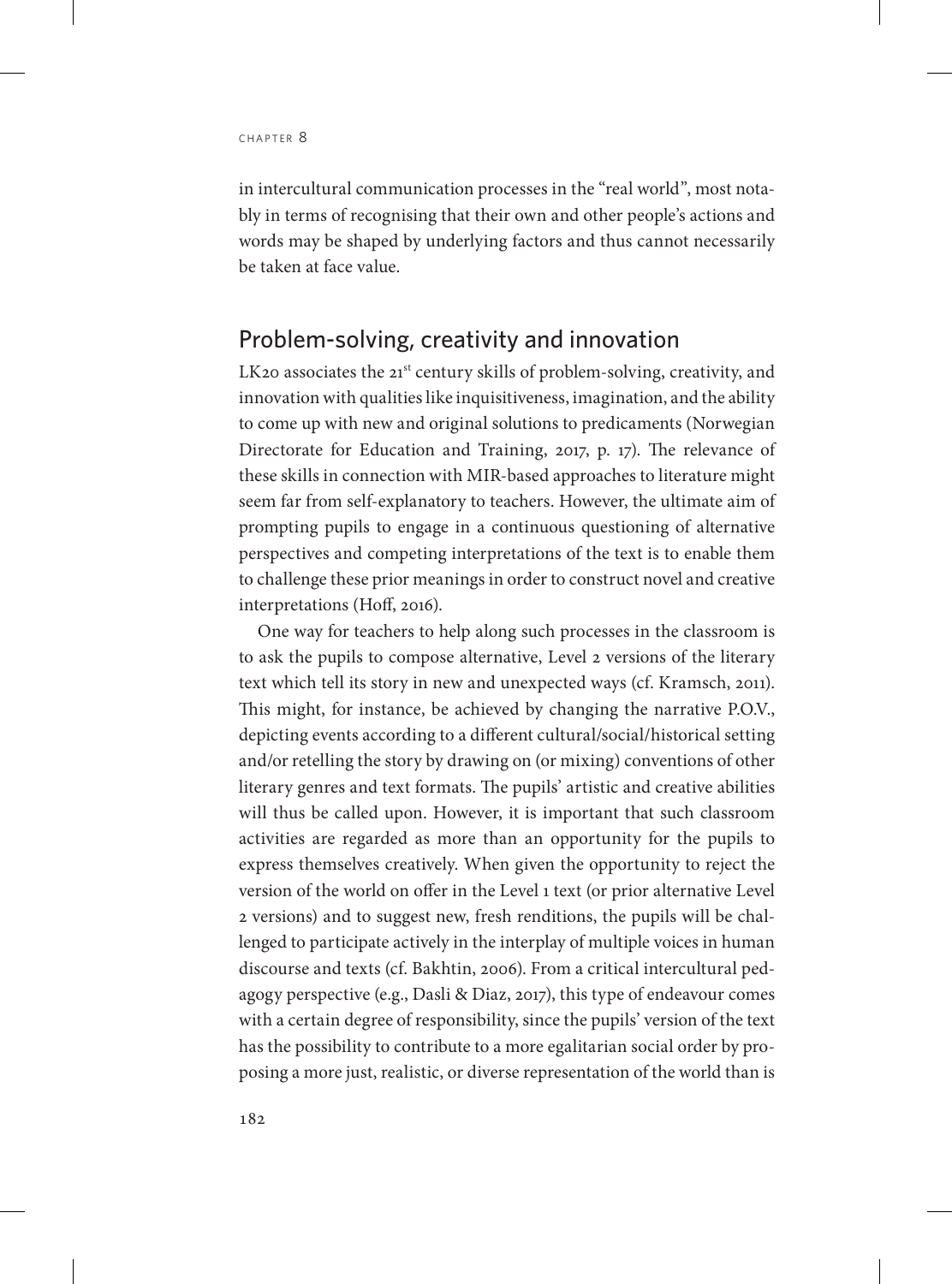offered by the Level 1 text. This is, of course, somewhat dependent on what kind of text is brought into the classroom in the first place – for instance, multicultural literature will represent marginalised voices and include diverse perspectives to a much greater extent than most of the "classics" within the Anglo-American literary canon (Dong, 2005). Nevertheless, recontextualisations of any kind of text will inevitably bring something new to the table. The pupils may thus be encouraged to make conscious decisions about whose voices to include and not to include in their text, and to reflect on how their artistic choices might affect the way in which these voices are represented, and consequently perceived, by readers (see Porto & Zembylas, 2022). In this way, pupils' engagement with literature can arguably serve a problem-solving purpose in the sense that their recreations of the Level 1 text may challenge "taken for granted" representations of the world and open up for new ways of seeing, depicting and, ultimately, defining it.

#### Collaboration

One unique potential of pupils' classroom encounter with literature (as opposed to the reading they may be doing in their spare time) is that it can take place as a socio-cultural process (Aase, 2005). Because the reading of literature is highly subjective and no single, "correct" interpretation exists, classroom discussions about this type of text may help pupils to deal with opposing ideas in a constructive manner (cf. Norwegian Directorate for Education and Training, 2017, p. 11). In other words, socio-cultural approaches to literature offer opportunities for pupils to participate in communities of (interpretative) disagreement (cf. Iversen, 2014). In this connection, it is worth noting that the MIR's explicit inclusion of diverse reader perspectives makes such collaborative reading practices a pedagogical necessity rather than a possibility. Indeed, collaboration among the pupils will be imperative in order to ensure that all levels and components of the MIR are dealt with adequately.

However, whereas previous empirical research on literary reading in language education has found that social interaction between pupils can lead to rich and multifaceted reading experiences (Rødnes, 2011;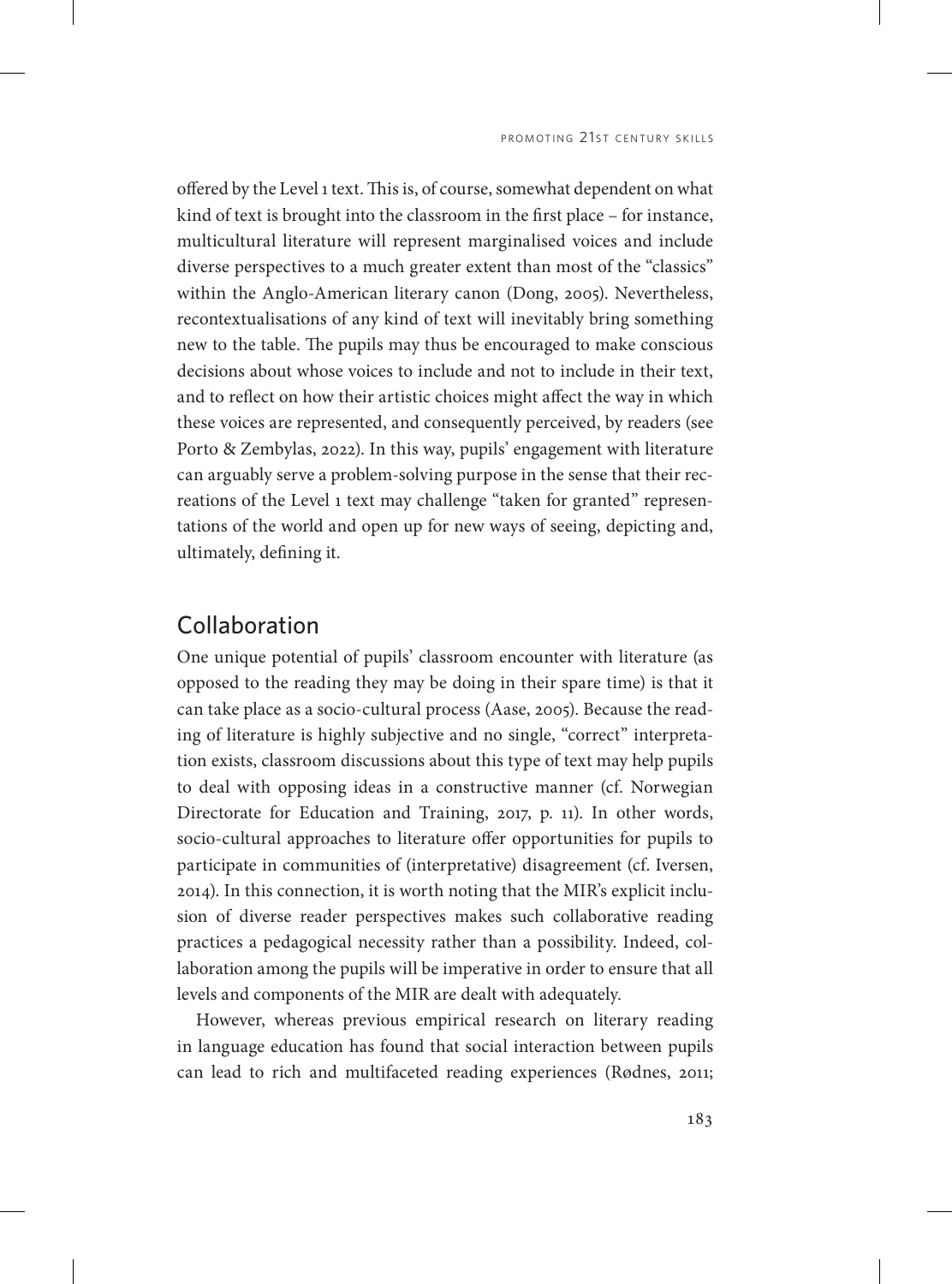Thyberg, 2012), it is important for teachers to be aware of the fact that the socio-cultural dimension can also have an undermining effect. For instance, homogeneous group constellations or interpersonal issues among the pupils may stop them from following up on insightful observations or delving deeper into aspects of the text that they do not understand (Asplund, 2010). Furthermore, there is not always correspondence between task potentials and the reading and learning processes which take place in the classroom (Hoff, 2017). This means that while the MIR may very well be used as a basis for developing discussion prompts and classroom activities, a significant factor will be the teacher's "attentiveness to what is said (and what is not said) by the learners [so that] interesting observations can be elaborated upon, problematic statements can be countered and omissions can be addressed" (Hoff, 2019, p. 108) during classroom deliberations on literature. In order to be able to do this, the teacher must have a good overview of all the interactions which take place in the classroom. This is a rather daunting task – for example, it is not physically feasible for the teacher to be privy to everything that is said at all times when pupils talk about the text in groups. In this respect, collaborative writing tools like Wikis (see Brox & Jakobsen, 2014) might serve a useful purpose in the sense that the pupils' note taking during group discussions can give the teacher valuable insight into issues which might be necessary to address *in plenum*.

### Multiliteracies

Finally, when it comes to multiliteracies, previous research (Hoff, 2017, 2019) has suggested that reading practices based on the MIR may call upon pupils' "out-of-school literacies" (Hull & Schultz, 2001) and thereby contribute to bridging what Habegger-Conti (2015) describes as "the gap between 'old' and 'new' media" (p. 106) in the EFL classroom. This is a somewhat misleading proposition, since competences which were previously regarded as an out-of-school concern have now become an educational priority, as evidenced by the explicit inclusion of multimodal texts in LK20 (Norwegian Directorate for Education and Training, 2019, p. 3). Nevertheless, the preceding discussion has provided insight into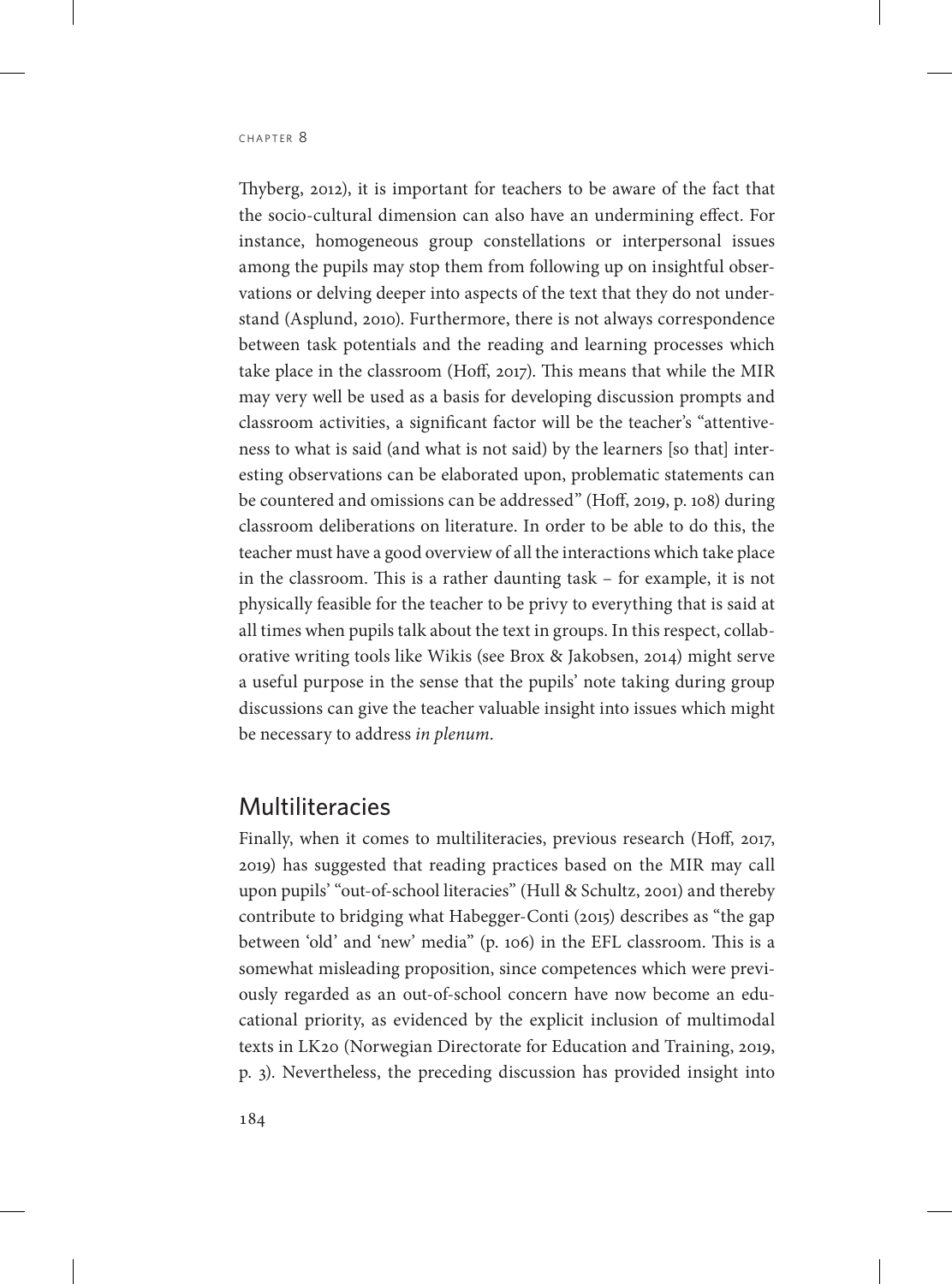how MIR-based approaches to literature can potentially develop pupils' awareness of connections between and across "old" and "new" media, for instance by exploring how the film version of a story relates to the original, script-based text, or by creating alternative versions which draw upon other or multiple modalities. Furthermore, empirical investigations indicate that when pupils consider matters pertaining to Level 3 of the MIR during classroom encounters with "traditional" literary texts, they are inclined to identify intertextual links to multimodal media like 21st century films and TV series (Hoff, 2017). If there exists a gap between old and new text types in the English classroom, then, the above examples illustrate why and how a pedagogical tool like the MIR might play a role in closing it.

However, an important limitation of the model must also be addressed in the context of multiliteracies. The original description of the NSS component of the MIR (see Hoff, 2016, p. 60) refers to textual aspects which are associated with traditional, script-based literary texts (e.g., narrative point of view, tone, imagery, plot, setting, theme). Consequently, it does not specify how the competent intercultural reader deals with texts that rely on a combination of different semiotic modes to convey meaning (e.g., visual, linguistic, audio, spatial and gestural, cf. The New London Group, 1996). This is an important issue for classroom participants to consider. Whilst pupils' engagement with multimodal literature can add layers of enjoyment and insight to the reading experience (Rimmereide, 2021), the complex interplay of meaning-bearing elements can quite possibly also lead to misunderstandings, particularly when it comes to the intercultural dimension of the textual encounter (Benavides, 2019).

A forthcoming article (Hoff & Habegger-Conti, 2022) expands upon the original conceptualisation of the MIR in order to clarify what the model entails in relation to encounters with multimodal literature. One particularly relevant feature to note when it comes to the narrative style and structure of this type of text is that the different modes may not only compliment or enhance one another; they may also contradict or obscure one another (see Hallet, 2018). The TV sitcom *Modern Family* (Levitan & Loyd, 2009–2020) is a relevant case in point in this respect: On the one hand, the series challenges a number of stereotypes by depicting the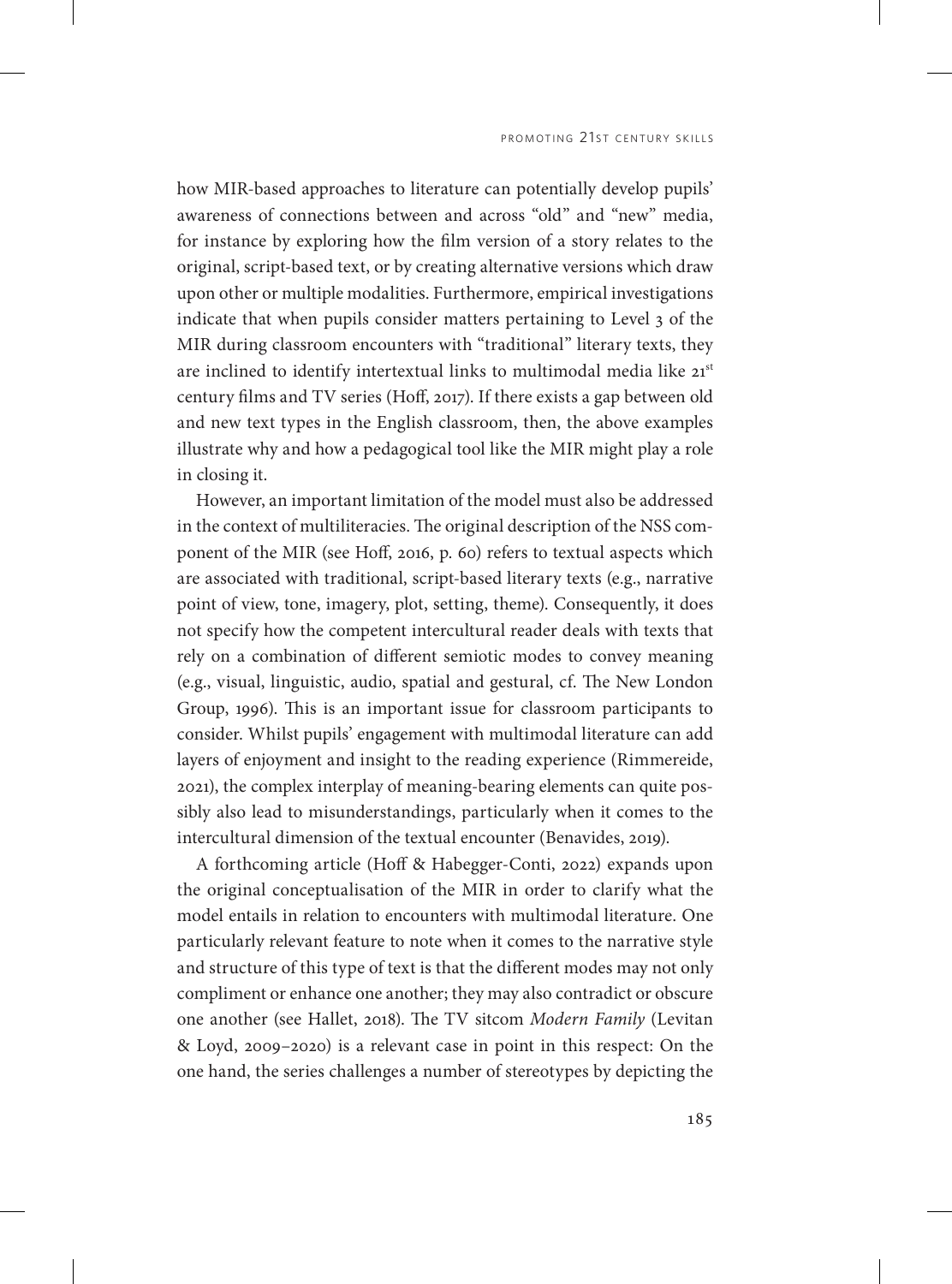relatable, daily lives of a blended family whose members have diverse ethnic backgrounds and sexual orientations as well as biological and nonbiological affiliations, thereby normalising various "unconventional" family constellations. On the other hand, the series also reinforces some of the stereotypes it sets out to circumvent by way of different audio-visual cues, including costumes and the actors' exaggerated mannerisms and use of accents. Further layers of meaning are added through the series' attempt to be "in on the joke" with the audience (for instance, the actors frequently stare directly into the camera with a sheepish grin or roll their eyes when delivering a line). In other words, texts which rely on an interplay between different meaning-bearing elements tend to convey complex messages, some of which may be difficult for pupils to unravel. When relying on the MIR as a foundation for pedagogical approaches to multimodal literature, then, it is crucial that teachers move beyond textual aspects captured by the original description of the NSS component of the model and develop strategies for directing pupils' attention to the unique compositional features of this type of text. A key concern in this respect will be to explore how the different meaning-bearing elements work together (or against each other) to communicate meaning.

## **Conclusion**

The present chapter has explored the affordances of literature as an educational medium in the School of the Future, with a particular focus on the teaching and learning of English in Norway. With reference to the new educational needs which have emerged in the wake of recent societal developments, the chapter has discussed what 21<sup>st</sup> century skills entail in a context of literary reading and how MIR-based approaches to literature in Norwegian EFL classrooms can potentially contribute to the development of these skills.

We have seen that the encounter with English language text is linked to notions of interculturality in LK20, and that the curriculum reflects an understanding of culture and identity as dynamic, multifaceted concepts. A practical consequence of this is that classroom work related to English literature must contribute to pupils' *cross-cultural communication* abilities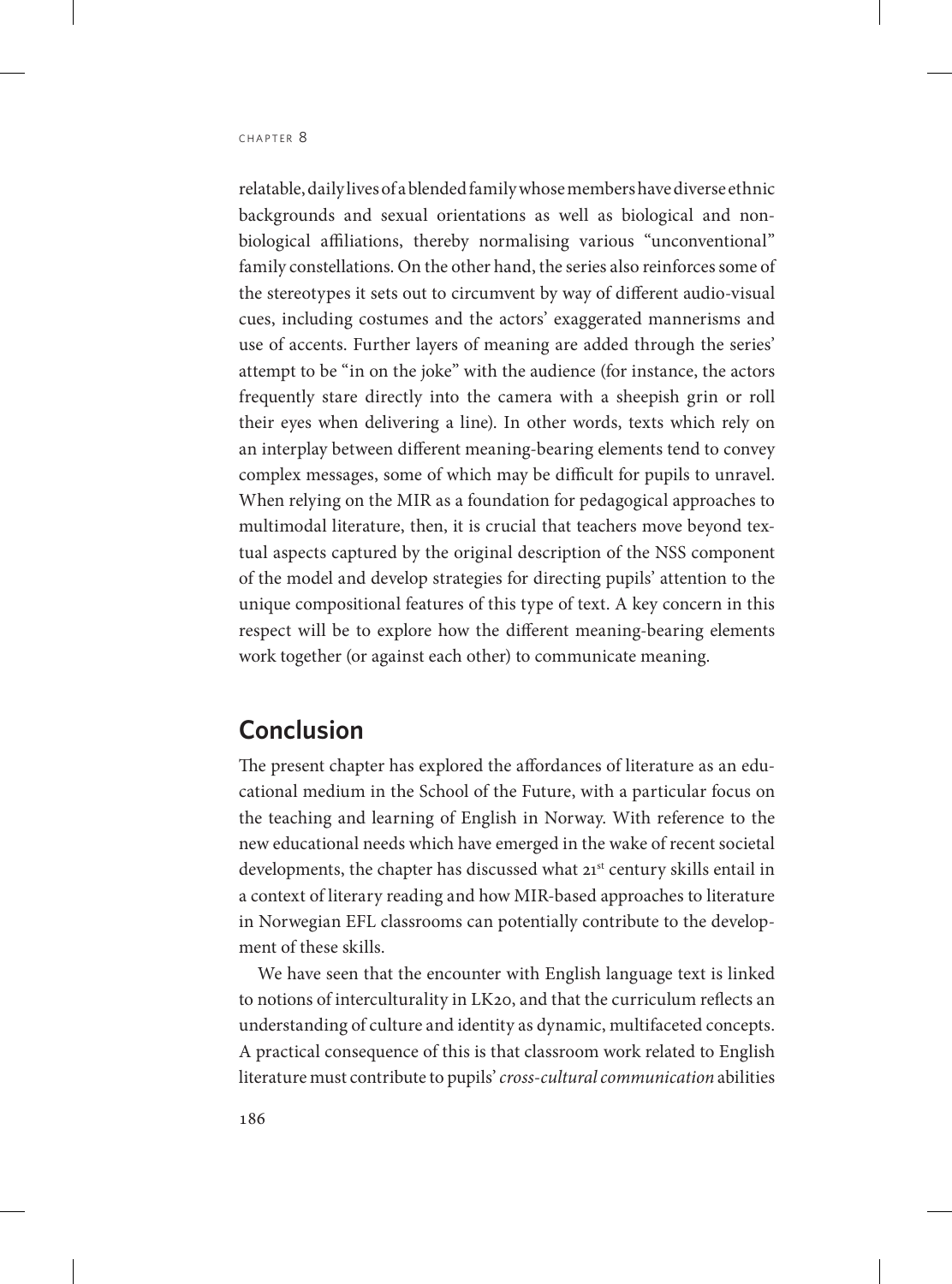in a manner which challenges reductionist perceptions of such phenomena. The chapter has argued that the MIR provides an apt framework for classroom work in this respect, as its inclusion of a wide range of reader perspectives and texts from within and across cultures may help pupils to see texts as well as their own and other readers' identities in a multilingual and multicultural context. However, the discussion has also highlighted the need for teachers to reflect critically on what the C/S/H component of the model entails in order to ensure sufficiently nuanced classroom discussions about cultural identity. When it comes to *in-depth learning* as an aspect of literary reading, this has been described as a matter of interacting with text(s) and different reader responses through a process of increasing complexity, with the aim to explore connections between and across different contexts. The chapter has provided insight into how the multiple levels of the MIR may be used as a guideline for directing pupils towards a gradual and systematic process of discovery in this respect. Moreover, we have seen that LK20 links *critical thinking* to the ability to engage in processes of analytical scrutiny. The chapter has argued that such criticality is crucial to pupils' intercultural encounters with English literature, as it requires them to reflect on underlying dimensions of the reader – text relationship. The significance of the NSS component of the MIR has been highlighted in this context, as has the need to explore ideological and motivational facets of reader responses. Furthermore, when it comes to *problem-solving abilities*, *creativity* and *innovation*, literary reading has been proposed as an artistic endeavour that can challenge "taken for granted" representations of the world. The chapter has argued that the inclusion of alternative versions of text as a type of Level 2 reader response in the MIR challenges pupils to generate imaginative recreations of the L1 text. It has been suggested that this will prompt them to participate actively in the interplay of multiple voices in human discourse and texts; as a result, they may come up with new ways of representing and defining the world. As concerns *collaboration*, the emphasis on multiple perspectives in the MIR presupposes that the classroom be allowed to take shape as a community of interpretative disagreement when pupils are reading and working with literature. The chapter has pointed to both beneficial as well as problematic aspects of sociocultural reading processes, and the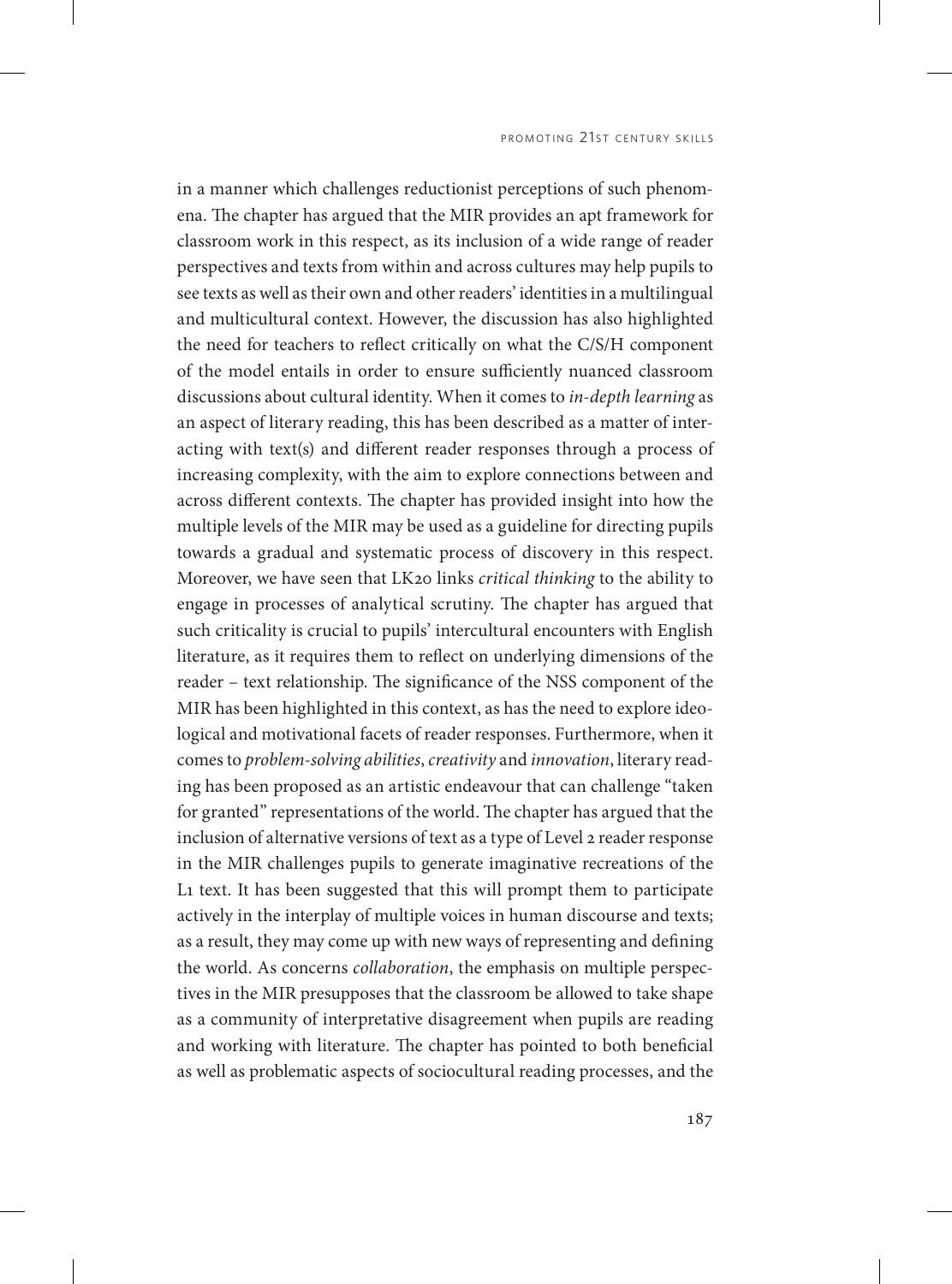key role of the teacher in organising, monitoring, and guiding classroom discussions with respect to the text has been highlighted in this regard. Finally, *multiliteracies* in a context of literary reading pertains, first and foremost, to the skills needed to engage competently with multimodal texts. Due to a lack of specific references to the unique compositional features of this type of text in the original description of the NSS component of the MIR, the chapter has emphasised the need for teachers to develop strategies for helping pupils to recognise and navigate the complex interplay of different meaning-bearing elements when multimodal literature provides a foundation for classroom work.

Similar to the concept of  $21<sup>st</sup>$  century skills itself, many of the ideas put forth in the present chapter are not new *per se*. However, by clarifying how curricular aims related to 21st century skills and the encounter with text may be synthesised through classroom work related to English literature, the chapter has hopefully illuminated why this type of text should not be regarded as "outdated" but rather as a highly relevant medium for teaching and learning in the Norwegian School of the Future. Moreover, by concretising the theoretical and practical links between the MIR and the concept of 21<sup>st</sup> century skills, the discussion has expounded upon previous descriptions of the MIR, thereby providing further insight into its relevance as a theoretical framework for classroom practice. While the present chapter has theorised and exemplified how the MIR might be used as a pedagogical tool for promoting 21st century skills in lower and upper secondary EFL classrooms in Norway, there is a need for empirical investigations which can uncover additional possibilities and challenges related to the practical applicability of this model as a basis for pedagogical practice, both in the particular educational context which has been considered here as well as elsewhere in the world.

#### **References**

Aase, L. (2005). Litterære samtaler [Literary conversations]. In B. K. Nicolaysen & L. Aase (Eds.), *Kulturmøte i tekstar. Litteraturdidaktiske perspektiv* (pp. 106–124). Det norske samlaget.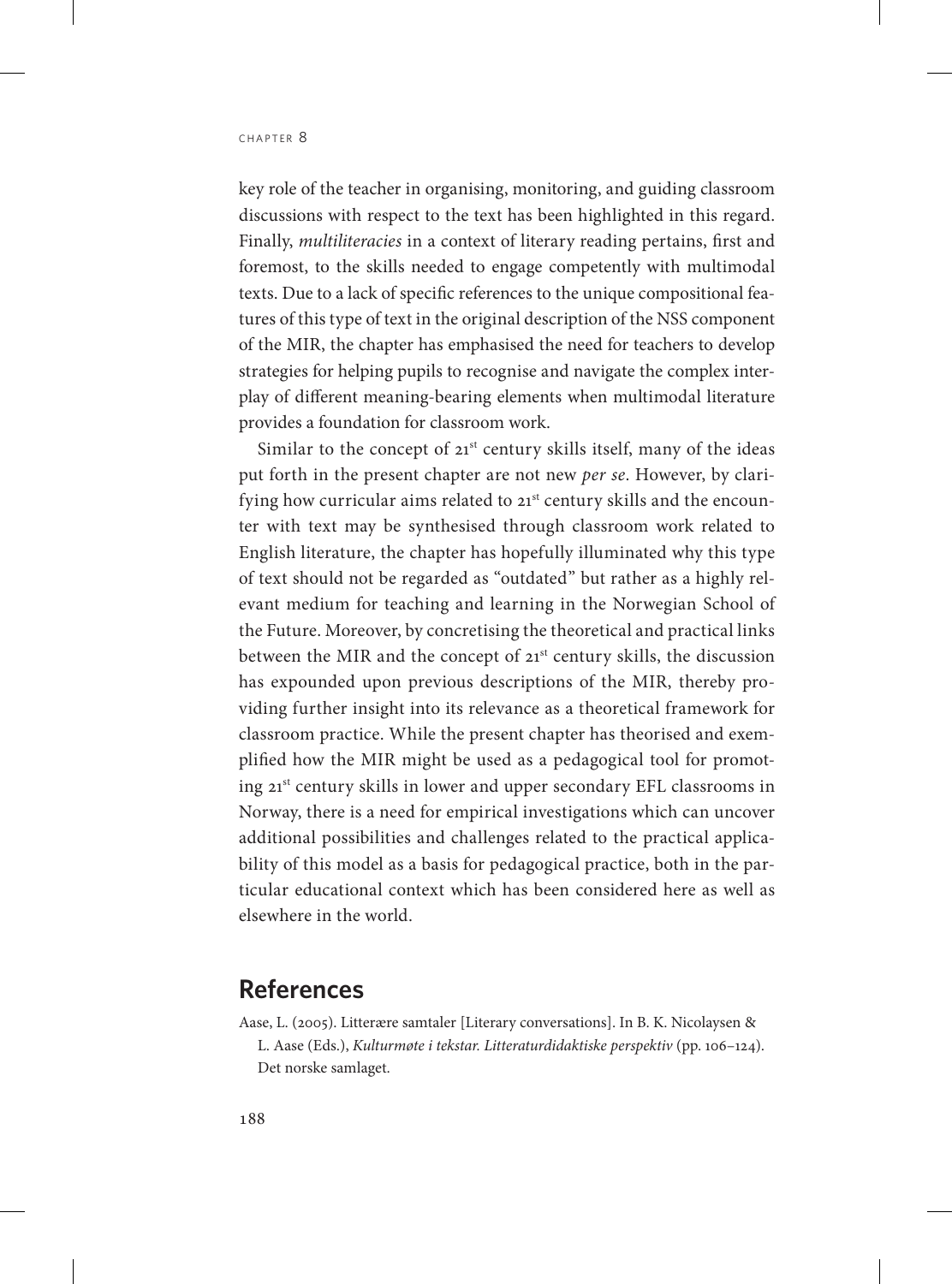- Abrams, M. H., & Harpham, G. G. (2013). *A glossary of literary terms. Eleventh edition*. Cengage Publications.
- Ananiadou, K., & Claro, M. (2009). 21<sup>st</sup> century skills and competences for new millennium learners in OECD countries, *OECD Education Working Papers*, NO 41. OECD Publishing. https://doi.org/10.1787/218525261154
- Asplund, S.-B. (2010). *Läsning som identitetsskapande handling. Gemenskapande og utbrytningsförsök i fordonspojkars litteratursamtal* [*Reading as identitycreating action. Community-creating and breakout attempts in car boys' literary conversations*] [Doctoral dissertation, Karlstad University]. [https://www.diva](https://www.diva-portal.org/smash/get/diva2:292579/FULLTEXT02.pdf)[portal.org/smash/get/diva2:292579/FULLTEXT02.pdf](https://www.diva-portal.org/smash/get/diva2:292579/FULLTEXT02.pdf).
- Bakhtin, M. (2006). *The dialogic imagination: Four essays* (C. Emerson & M. Holquist, Trans.). University of Texas Press.
- Bohlin, H. (2013). *Bildung* and intercultural understanding. *Intercultural Education*, *24*(5), 391–400. https://doi.org/10.1080/14675986.2013.826019.
- Benavides, A. F. (2019). Intercultural components in the multimodal structure of a language learning website. *PROFILE*, *21*(1), 59–74. [https//doi.org/10.5446/profile.](http://https//doi.org/10.5446/profile.v21n1.69951) [v21n1.69951](http://https//doi.org/10.5446/profile.v21n1.69951)
- Birketveit, A. (2021). Picturebooks. In G. Williams & A. Normann (Eds.), *Literature for the English classroom. Theory into practice* (2<sup>nd</sup> ed.) (pp. 17-56). Fagbokforlaget.
- Boyne, J. (2006). *The boy in the striped pyjamas*. David Fickling Books.
- Bredella, L. (2006). The significance of multicultural literary texts for intercultural understanding. In L. Čok (Ed.), *The close otherness* (pp. 73–92). Založba Annales.
- Burbules, N. C. (2009). Postmodernism and education. In H. Siegel (Ed.), *The Oxford handbook of philosophy of education* (pp. 1–11). Oxford University Press.

Burwitz-Melzer, E. (2007). Ein Lesekompetenzmodell für den fremdsprachlichen

Literaturunterricht [A reading competency model for the foreign language literature class]. In L. Bredella & W. Hallet (Eds.), *Literaturunterricht, Kompetenzen und Bildung* (pp. 127–157). WVT.

- Byram, M. (1997). *Teaching and assessing intercultural communicative competence*. Multilingual Matters.
- Byram, M. (2021). *Teaching and assessing intercultural communicative competence. Revisited*. Multilingual Matters.
- Chu, S. K. W., Reynolds, R. B., Tavares, N. J., Notari, M., & Lee, W. Y. (2017). Twentyfirst century skills and global education roadmaps. In S. K. W. Chu, R. B. Reynolds, N. J. Tavares, M. Notari, & C. W. Y. Lee, *21st century skills development through inquiry-based learning: From theory to practice* (pp. 17–32). Springer Science.
- Council of Europe. (2010). *Charter on education for democratic citizenship and human rights education*. https://rm.coe.int/16803034e5
- Council of Europe. (2016). Competences for democratic culture: Living together as equals in culturally diverse democratic societies. https://rm.coe.int/16806ccc07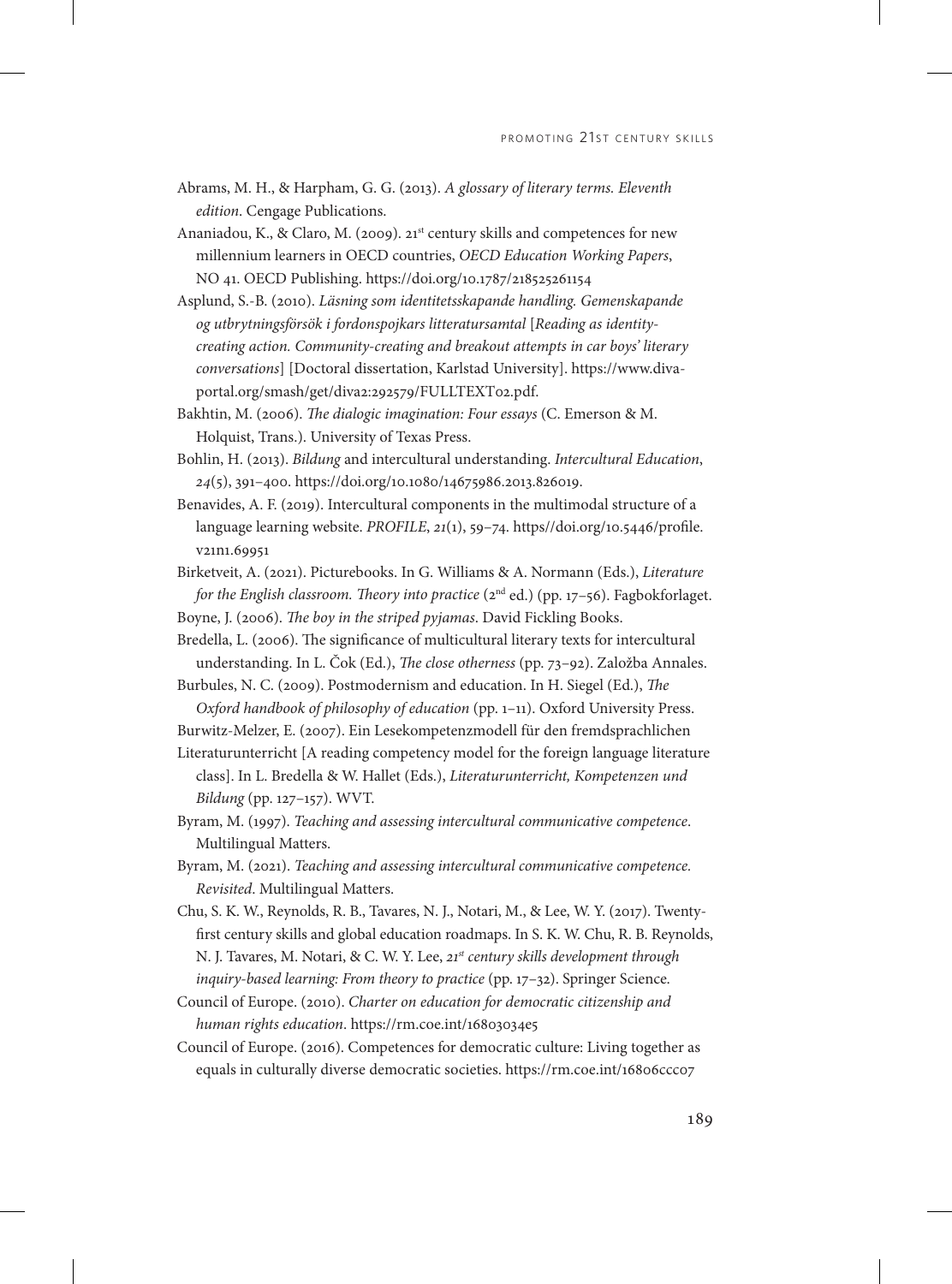- Council of Europe. (2018). *Reference framework of competences for democratic culture*. [https://rm.coe.int/prems-008318-gbr-2508-reference-framework-of](https://rm.coe.int/prems-008318-gbr-2508-reference-framework-of-competences-vol-1-8573-co/16807bc66c)[competences-vol-1-8573-co/16807bc66c](https://rm.coe.int/prems-008318-gbr-2508-reference-framework-of-competences-vol-1-8573-co/16807bc66c)
- Dasli, M., & Diaz, A. R. (2017). *The critical turn in language and intercultural communication pedagogy*. Routledge.
- Dervin, F. (2010). Assessing intercultural competence in language learning and teaching: A critical review of current efforts. In F. Dervin & E. Suomela-Salmi (Eds.), *New approaches to assessment in higher education* (pp. 157–173). Peter Lang.
- Dervin, F. (2016). *Interculturality in education: A theoretical and methodological toolbox*. Palgrave Macmillan.
- Dong, Y. R. (2005). Bridging the cultural gap by teaching multicultural literature. *Educational Forum*, *69*(4), 367–382. https://files.eric.ed.gov/fulltext/EJ724886.pdf
- Donner, R. (Director) (1985). *The Goonies* [Motion picture]. Warner Bros.

Duffer, M., & Duffer, R. (Directors) (2016–). *Stranger Things*. Netflix Streaming.

- Dypedahl, M. (2020). Culture studies for intercultural learning. In M. Dypedahl & R. E. Lund (Eds.), *Teaching and learning English interculturally* (pp. 58–68). Cappelen Damm Akademisk.
- Dypedahl, M., & Lund, R. E. (2020). Intercultural learning and global citizenship in the English language classroom. In M. Dypedahl & R. E. Lund (Eds.), *Teaching and learning English interculturally* (pp. 10–25). Cappelen Damm Akademisk.
- Eisner, E. W. (2004). What can education learn from the arts about the practice of education? *International Journal of Education and the Arts*, *5*(4), 1–13. <http://www.ijea.org/v5n4/v5n4.pdf>
- Fenner, A.-B. (2001). Dialogic interaction with literary texts in the lower secondary classroom. In A.-B. Fenner (Ed.), *Cultural awareness and language awareness based on dialogical interaction with texts in foreign language learning* (pp. 13–46). Council of Europe.
- Fenner, A.-B. (2020a). Approaches to literature. In A.-B. Fenner & A. S. Skulstad (Eds.), *Teaching English in the 21st century: Central issues in English didactics*   $(2<sup>nd</sup> ed.)$  (pp. 239–259). Fagbokforlaget.
- Fenner, A.-B. (2020b). The historical development of English as a school subject. In A.-B. Fenner & A. S. Skulstad (Eds.), *Teaching English in the 21st century: Central issues in English didactics* (2nd ed.) (pp. 17–42). Fagbokforlaget.
- Greek, A. (2008). Reading cultural encounter: Literary text and intercultural pedagogy [Doctoral dissertation, University of Gothenburg].
- Habegger-Conti, J. (2015). Critical literacy in the ESL classroom: Bridging the gap between old and new media. *Nordic Journal of Modern Language Methodology*, *3*(2), 106–27. https://journal.uia.no/index.php/NJLTL/issue/view/56
- Hallet, W. (2018). Reading multimodal fiction: A methodological approach. *Anglistik*, *29*(1), 25–40.<https://angl.winter-verlag.de/article/ANGL/2018/1/4>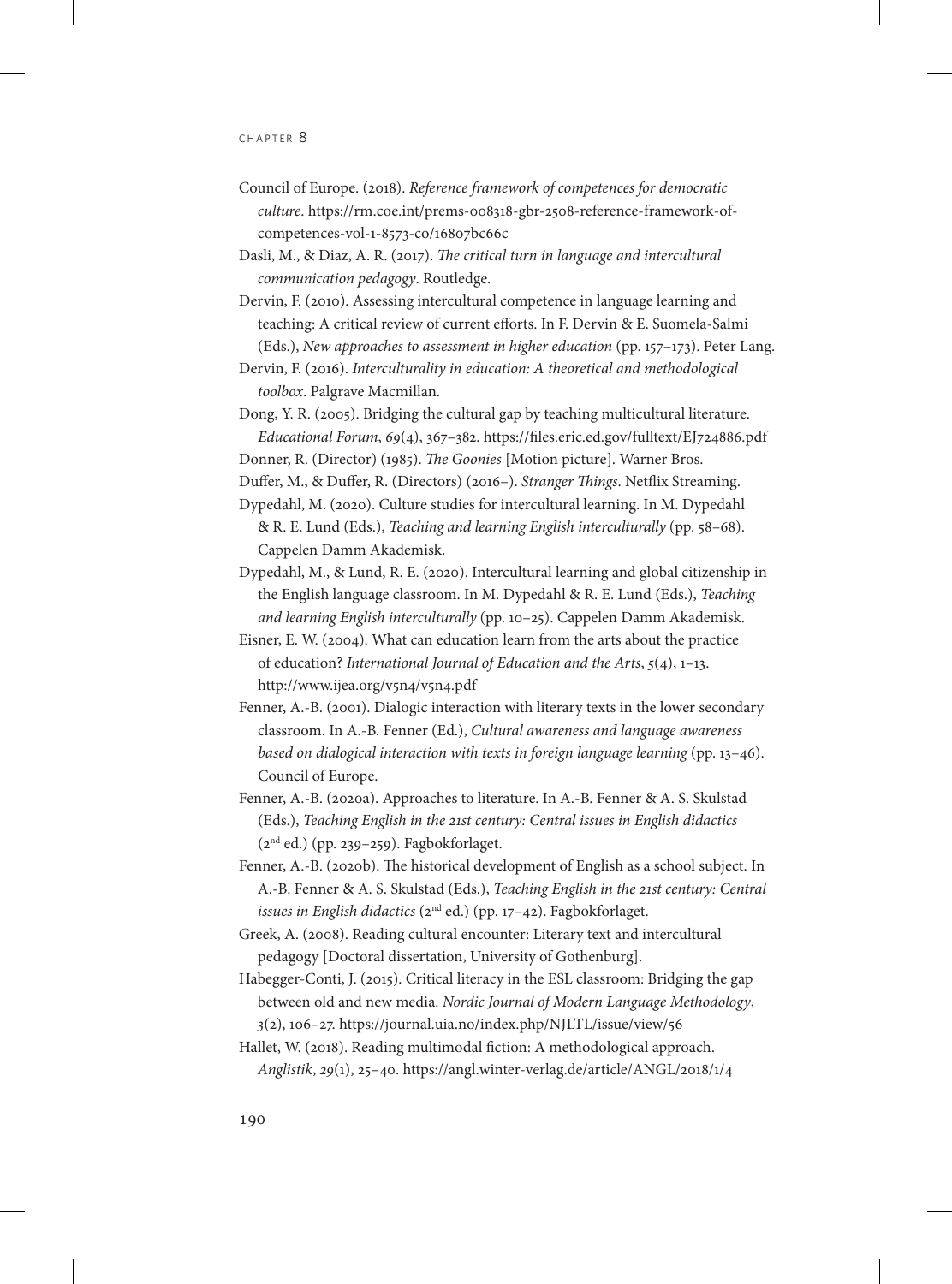- Hedash, K. (2021). *Stranger Things*: Every *Goonies* easter egg & reference. [https://](https://screenrant.com/stranger-things-show-goonies-easter-eggs-references-guide/) [screenrant.com/stranger-things-show-goonies-easter-eggs-references-guide/](https://screenrant.com/stranger-things-show-goonies-easter-eggs-references-guide/)
- Hoff, H. E. (2016). From "intercultural speaker" to "intercultural reader": A proposal to reconceptualize intercultural communicative competence through a focus on literary reading. In F. Dervin & Z. Gross (Eds.), *Intercultural competence in education: Alternative approaches for different times* (pp. 51–71). Palgrave Macmillan.
- Hoff, H. E. (2017). Fostering the "intercultural reader"? An empirical study of socio-cultural approaches to EFL literature. *Scandinavian Journal of Educational Research*, *63*(3), 443–464. https://doi.org/10.1080/003.13831.2017.1402366
- Hoff, H. E. (2019). Rethinking approaches to intercultural competence and literary reading in the  $21^{st}$  century English as a foreign language classroom. [Doctoral dissertation, University of Bergen]. [https://bora.uib.no/bora-xmlui/](https://bora.uib.no/bora-xmlui/handle/1956/20799) [handle/1956/20799](https://bora.uib.no/bora-xmlui/handle/1956/20799)
- Hoff, H. E. (2020). The evolution of intercultural communicative competence: Conceptualisations, critiques and consequences for 21<sup>st</sup> century classroom practice. *Intercultural Communication Education*, *3*(2), 55–74. [https://doi.](https://doi.org/10.29140/ice.v3n2.264) [org/10.29140/ice.v3n2.264.](https://doi.org/10.29140/ice.v3n2.264)
- Hoff, H. E., & Habegger-Conti, J. (2022). Film and the intercultural multimodal reader: Expanding intercultural literary literacy as a theoretical and practical concept. To be published in *Intercultural Communication Education* (Special Issue: Reimagining the role of literature in intercultural language education: New approaches and future perspectives).

Holliday, A. (2011). *Intercultural communication and ideology*. Sage Publications.

- Hull, G., & Schultz, K. (2001). *School's out! Bridging out-of-school literacies with classroom practice*. Teachers College Press.
- Illmann, R., & Nynäs, P. (2017). *Kultur, människa, möte: ett humanistiskt perspektiv* [*Culture, human, encounter: a humanistic perspective*]. Studentlitteratur AB.
- Iser, W. (1978). *The act of reading: A theory of aesthetic response*. John Hopkins University Press.
- Iversen, L.L (2014). *Uenighetsfellesskap. Blikk på demokratisk samhandling* [*Community of disagreement. A view of democratic interaction*]. Universitetsforlaget.
- Kendou, P., Robinson, D. H., & McCrudden, M. T. (2019). Misinformation and disinformation in education. An introduction. In P. Kendou, D. H. Robinson, & M. T. McCrudden (Eds.), *Misinformation and fake news in education* (pp. 1–4). Information Age Publishing.
- Kramsch, C. (1993). *Context and culture in language teaching*. Oxford University Press.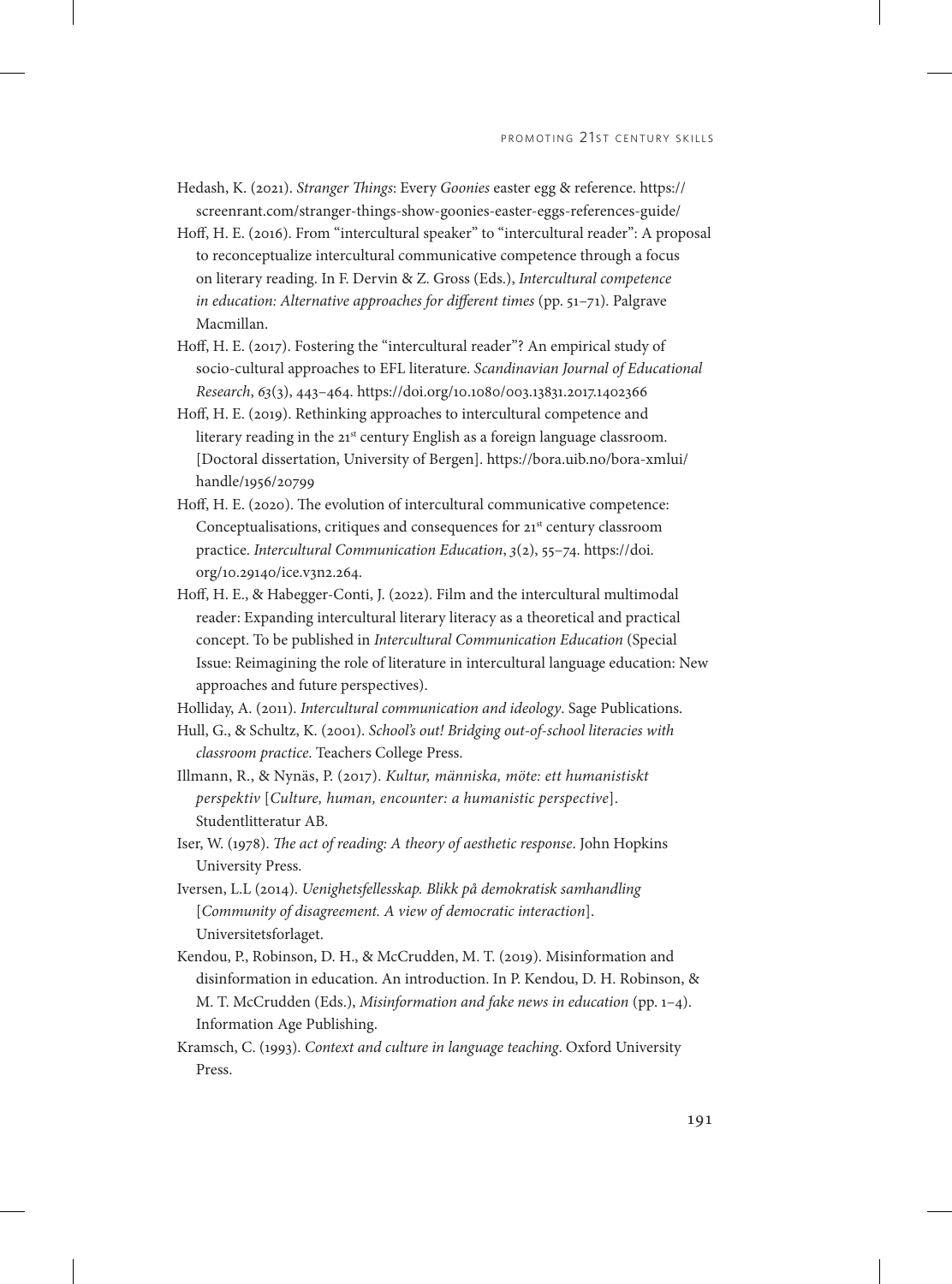- Kramsch, C. (2011). The symbolic dimensions of the intercultural. *Language Teaching, 44*(3), 354–367. <https://doi.org/10.1017/S0261444810000431>
- Kress, G. (2010). *Multimodality: A social semiotic approach to contemporary communication*. Routledge.
- Levinas, E. (2003). *Humanism of the other*. University of Illinois Press.
- Levitan, S., & Loyd, C. (Directors). (2009–2020). *Modern Family*. [TV series]. ABC Studios.
- Ludvigsen, S., Gundersen, E., Kleven, K., Rege, M., Øye, H., Indregard, S., & Sundberg, D. (2015). *NOU 2015: 8. The school of the future: Renewal of subjects and competences. Official Norwegian Report*. Oslo: Ministry of Education and Research. [https://www.regjeringen.no/contentassets/da148fec8c4a4ab88daa8b677a700292/](https://www.regjeringen.no/contentassets/da148fec8c4a4ab88daa8b677a700292/en-gb/pdfs/nou201520150008000engpdfs.pdf) [en-gb/pdfs/nou201520150008000engpdfs.pdf](https://www.regjeringen.no/contentassets/da148fec8c4a4ab88daa8b677a700292/en-gb/pdfs/nou201520150008000engpdfs.pdf)

Luhrman, B. (Director). (1996). *Romeo + Juliet*. [Film]. 20th Century Studios

- Lund, R. E. (2020). Language learning and intercultural learning. In M. Dypedahl & R. E. Lund (Eds.), *Teaching and learning English interculturally* (pp. 26–40). Cappelen Damm.
- Lütge, C. (2012). Developing "literary literacy"? Towards a progression of literary learning*.* In M. Eisenmann & T. Summer (Eds.), *Basic issues in EFL teaching and learning* (pp. 191–202). Winter Universitätsverlag*.*
- Matos, A. G. (2005). Literary texts: A passage to intercultural reading in foreign language education. *Language and Intercultural Communication*, *5*(1), 57–71. <https://doi.org/10.1080/14708470508668883>
- Miller, M. (2011). *Song of Achilles*. Ecco Press (HarperCollins)
- Nodland, S. A. W. (2022, March 8). Krigen i Ukraina: Marta (20) deler krigsbilder – ekspert advarer [The war in Ukraine: Marta (20) shares war pictures – an expert warns]. *Dagbladet*. [https://www.dagbladet.no/nyheter/marta-20-deler](https://www.dagbladet.no/nyheter/marta-20-deler-krigsbilder-ekspert-advarer/75550674)[krigsbilder-ekspert-advarer/75550674](https://www.dagbladet.no/nyheter/marta-20-deler-krigsbilder-ekspert-advarer/75550674)
- Norwegian Directorate for Education and Training. (2006/2013). *English subject curriculum.* [https://www.udir.no/kl06/ENG1-03?lplang=http://data.udir.no/kl06/](https://www.udir.no/kl06/ENG1-03?lplang=http://data.udir.no/kl06/eng) [eng](https://www.udir.no/kl06/ENG1-03?lplang=http://data.udir.no/kl06/eng)
- Norwegian Directorate for Education and Training. (2017). *Core curriculum values and principles for primary and secondary education*. [https://www.udir.no/lk20/](https://www.udir.no/lk20/overordnet-del/?lang=eng) [overordnet-del/?lang=eng](https://www.udir.no/lk20/overordnet-del/?lang=eng)
- Norwegian Directorate for Education and Training. (2019). *Curriculum in English.* <https://www.udir.no/lk20/eng01-04?lang=eng>
- Paran, A. (2010). Between Schylla and Charybdis: The dilemmas of testing language and literature. In A. Paran & L. Sercu (Eds.), *Testing the untestable in language education* (pp. 143–164). Multilingual Matters.
- Pellegrino, J. W. (2017). Teaching, learning and assessing 21<sup>st</sup> century skills. In S. Guerriero (Ed.), *Pedagogical knowledge and the changing nature of the teaching profession* (pp. 223–251). OECD Publishing.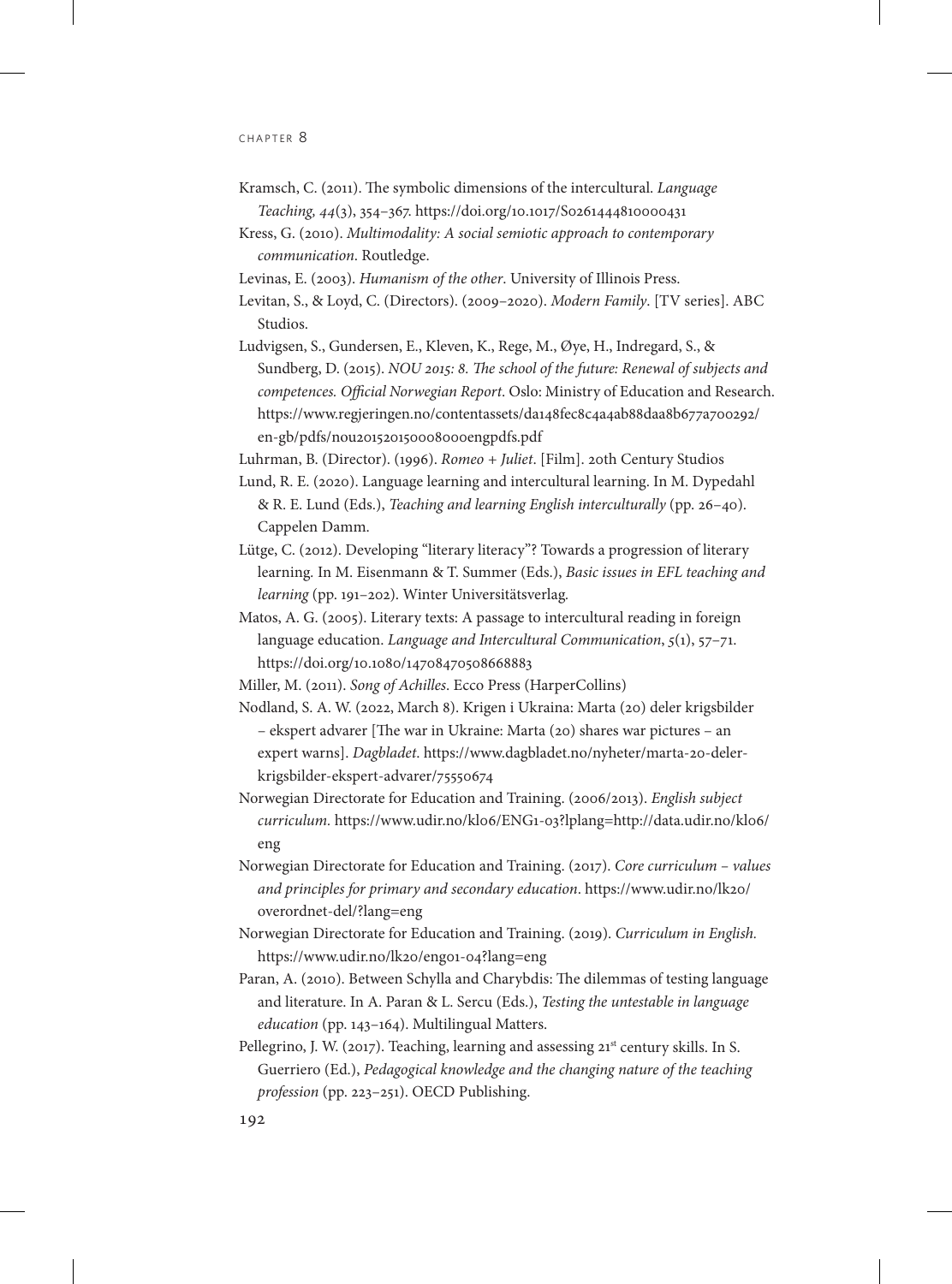- Porto, M. (2013). A model for describing, analysing and investigating cultural understanding in EFL reading settings. *The Language Learning Journal*, *41*(3), 284–296. <https://doi.org/10.1080/09571736.2013.836346>
- Porto, M. (2014). Intercultural citizenship education in an EFL online project in Argentina. *Language and Intercultural Education*, *14*(2), 245–261. [https://doi.org/](https://doi.org/10.1080/14708477.2014.890625) [10.1080/14708477.2014.890625](https://doi.org/10.1080/14708477.2014.890625)
- Porto, M., & Zembylas, M. (2022). The role of literature in intercultural language education: Designing a higher education language course to challenge sentimental biopower. To be published in *Intercultural Communication Education* (Special Issue: Reimagining the role of literature in intercultural language education: New approaches and future perspectives).
- Pulverness, A. (2014). The ghost at the banquet: The use and abuse of literature in the language classroom [Video file]. [https://www.youtube.com/](https://www.youtube.com/watch?v=TePtqr2YnJI) [watch?v=TePtqr2YnJI](https://www.youtube.com/watch?v=TePtqr2YnJI).
- Ricoeur, P. (1992). *Oneself as another* (K. Blamey, Trans.). University of Chicago Press.
- Rimmereide, H. E. (2021). Graphic novels in the English classroom. In G. Williams & A. Normann, *Literature for the English classroom. Theory into practice* (2<sup>nd</sup> ed.) (pp. 197–227). Fagbokforlaget.
- Rosenblatt, L. M. (1994). *The reader, the text, the poem: The transactional theory of the literary work*. Southern Illinois University Press.
- Rødnes, K. A. (2011). *Elevers meningsskapning av norskfaglige tekster i videregående skole* [*Pupils' forming of opinions about Norwegian texts at the upper secondary school level*]. [Doctoral dissertation, University of Oslo].
- Sawyer, R. K. (2008). Optimising Learning: Implications of Learning Sciences Research. From OECD/CERI International Conference "Learning in the 21st Century: Research, Innovation and Policy". [http://www.oecd.org/edu/](http://www.oecd.org/edu/ceri/40805146.pdf) [ceri/40805146.pdf](http://www.oecd.org/edu/ceri/40805146.pdf)
- Schallegger, R. (2015). Teaching games video games in educational contexts. In W. Delanoy, M. Eisenmann, & F. Matz (Eds.), *Learning with literature in the EFL classroom* (pp. 367–391). Peter Lang.
- Schat, E., van der Knaap, E., & de Graaf, R. (2021). The development and validation of an intercultural competence instrument for upper secondary foreign language teaching. *Intercultural Communication Education*, *4*(2), 137–154. [https://doi.](https://doi.org/10.29140/ice.v4n2.432) [org/10.29140/ice.v4n2.432](https://doi.org/10.29140/ice.v4n2.432)
- Sepety, R. (2019). *The Fountains of Silence.* Philomel Books.
- Silva, E. (2009). Measuring skills for 21st-century learning. *The Phi Delta Kappan*, *90*(9), 630–634. [https://doi.org/10.1177/003172170909000905](https://doi.org/10.1177%2F003172170909000905)
- Skulstad, A. S. (2020a). Communicative competence. In A.-B. Fenner & A.S. Skulstad (Eds.), *Teaching English in the 21st century: Central issues in English*  didactics (2nd ed.) (pp. 43–67). Fagbokforlaget.